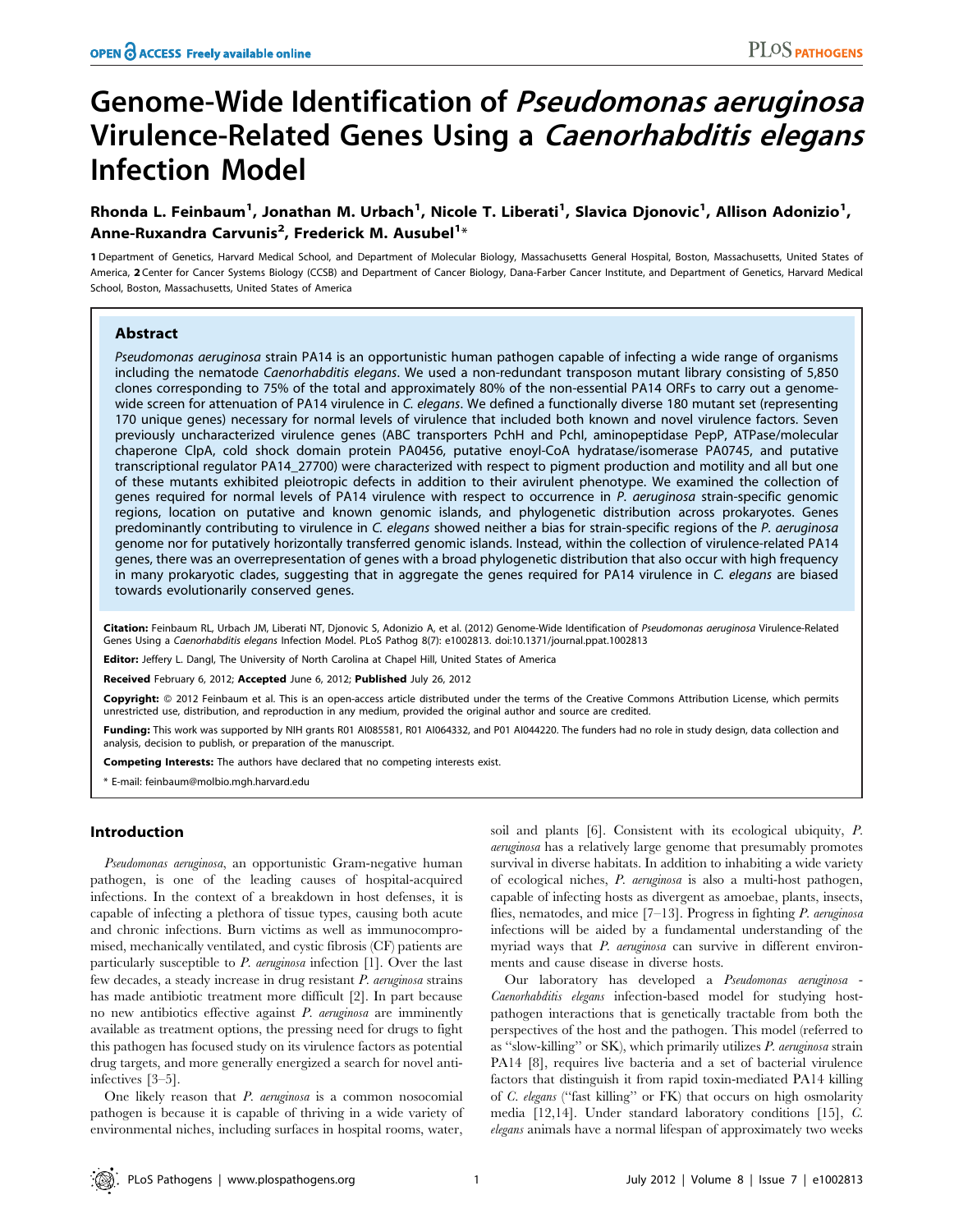#### Author Summary

Pseudomonas aeruginosa is an opportunistic human pathogen that can also infect a wide range of model organisms, including the nematode Caenorhabditis elegans. To identify P. aeruginosa genes that play key roles in the pathogenic process, we performed a screen for mutants that exhibited reduced ability to kill C. elegans using a previously constructed non-redundant library representing approximately 80% of the non-essential P. aeruginosa PA14 genes. We defined a functionally diverse set of 180 P. aeruginosa mutants (representing 170 unique genes) necessary for normal levels of virulence that included both known and novel virulence factors. The major contributors to P. aeruginosa virulence in the C. elegans infection model were not secretion systems or their corresponding effectors, but rather regulators (particularly ones that are involved in quorum sensing) and genes likely to play key roles in survival of P. aeruginosa within the host intestine. Moreover, these putative P. aeruginosa virulence genes are neither overrepresented in strain-specific regions nor in horizontally acquired genomic islands and furthermore tend to have orthologs that are widely distributed across sequenced prokaryotic species. These data underscore the diversity of pathways involved in virulence, and especially the importance of highly conserved genes for P. aeruginosa virulence in the C. elegans host model.

when feeding on non-pathogenic Escherichia coli strain OP50, and OP50 does not accumulate in the C. elegans intestine during the first few days of life. In contrast, when C. elegans are transferred at the L4 larval stage from  $E.$  coli OP50 to a lawn of  $P.$  aeruginosa strain PA14, the animals die in two-three days [12]. A few PA14 cells initially accumulate in the anterior and posterior portions of the nematode intestine, then over the course of one to two days bacteria spread throughout the intestine and the intestinal lumen becomes severely distended with a corresponding reduction in volume of the intestinal epithelial cells. Ultimately, PA14 cells move across the intestinal epithelial barrier destroying tissue, but it is not known whether tissue invasion is required for killing [16].

C. elegans rapidly responds to the presence of pathogenic PA14 by enhancing the transcription of hundreds of genes including a number of predicted secreted proteins (C-type lectins, CUBdomain containing proteins, ShK toxins) that may have antimicrobial or detoxifying activity [17,18]. Two of the major classes of PA14 response genes, C-type lectins and CUB-like domain containing proteins, also play a role in mammalian innate immunity [19–21]. In C. elegans, many immune response genes are regulated by the PMK-1 p38 mitogen-activated protein kinase (MAPK), the terminal MAPK in an evolutionary conserved signaling cassette required for defense against pathogens in both nematodes and mammals. Approximately 25% of the C. elegans genes regulated by PMK-1 are also induced in response to P. aeruginosa PA14 [18] and C. elegans p38 MAPK pathway mutants exhibit enhanced sensitivity to PA14 as well as a variety of other bacterial and fungal pathogens [22–24].

Several hundred genes have been implicated in *P. aeruginosa* virulence based on data obtained from a wide variety of host infection models (Pseudomonas.com). Many of the well-studied P. aeruginosa virulence-related factors participate directly or indirectly in physical interactions with the host cell and/or host proteins, including secretion systems (type II, type III, type VI) and associated effectors (including ExoT, ExoU, ExoS, ToxA, phospholipase C, and alkaline protease), flagella, and structures

involved in attachment to host cells such as type IV pili. Other recognized virulence factors include those involved in quorum sensing (AHL and PQS systems), iron acquisition (pyochelin, pyoverdine), small molecule/toxin synthesis (phenazines, hydrogen cyanide), alginate, LPS, and biofilm. Not all of these classes of virulence-related factors play a significant role in P. aeruginosa strain PA14 virulence in C. elegans; for example, the Type III secretion system and its associated virulence effectors have been shown to play no detectable role in nematode killing, in contrast to playing key roles in pathogenesis in mammals and insects [25]. However, a variety of P. aeruginosa PA14 virulence factors required for killing C. elegans in the SK infection model are also required for full pathogenesis in mammalian models, including the quorum sensing regulators LasR and RhlR, the two component regulator GacA, the alternate sigma factor RpoN, the periplasmic protease MucD, and the phosphoenolpyruvate-protein phosphotransferase and transcriptional regulator PtsP [13,26–29]. Additionally P. aeruginosa virulence-related factors involved in LPS biogenesis and type IV pilus assembly and function also play a role in both mammalian and *C. elegans* hosts [30–33].

A common theme that has emerged from the study of bacterial virulence in a wide variety of pathogens and hosts is an association linking virulence-related genes with regions of genomic plasticity, including genomic pathogenicity islands (PAIs) [34], so-called ''replacement islands'' harboring the pyoverdine [35] and Oantigen biosynthetic loci [36], and plasmids [37]. These findings indicate that horizontal gene transfer has played an important role in the evolution of virulence. For example, phylogenetic analysis of three sub-families of the type III effector HopZ in the plant pathogen Pseudomonas syringae, suggested that at least two were acquired by P. syringae from disparate donors [38]. Analysis of the occurrence of virulence factors across many pathogen genomes has suggested that there is an overrepresentation of virulence factors on genomic islands [39], and two virulence factorcontaining pathogenicity islands, PAPI-I and PAPI-II, have been identified in P. aeruginosa [40].

Although there are many published examples linking virulencerelated factors to putative pathogenicity islands, a preliminary study from our laboratory showed that the presence of genes occurring in the highly virulent strain PA14, but not in the less virulent strain PAO1, could not be correlated with increased virulence across a wider sampling of strains, suggesting that virulence is a combinatorial and multifactorial product of the interactions of many potential virulence factors [32]. These data were seemingly at odds with the expected over-representation of virulence factors in strain-specific regions such as genomic islands, but were not definitive because only a limited set of virulence factors were available for analysis. Further, comparison of the sequences of five pathogenic P. aeruginosa strains suggested that virulence was primarily encoded by a core P. aeruginosa genome [41], a set of genes shared by all strains, and not the auxiliary genome defined by regions of genomic plasticity that are strainspecific. An unbiased comprehensive list of *P. aeruginosa* virulence factors required to cause disease in C. elegans would allow us to better understand what genes are the major contributors to virulence and whether these genes are primarily located in regions of genome plasticity or not. We considered this question worthy of investigation because it seemed likely to us that the virulence factors of an opportunistic multi-host pathogen might as a group be distinct from the virulence factors of host-specific pathogens.

We report here the results of a genome-wide screen using a previously constructed non-redundant PA14 transposon library consisting of 5850 members that represents insertions in approximately 80% of the non-essential ORFs in P. aeruginosa strain PA14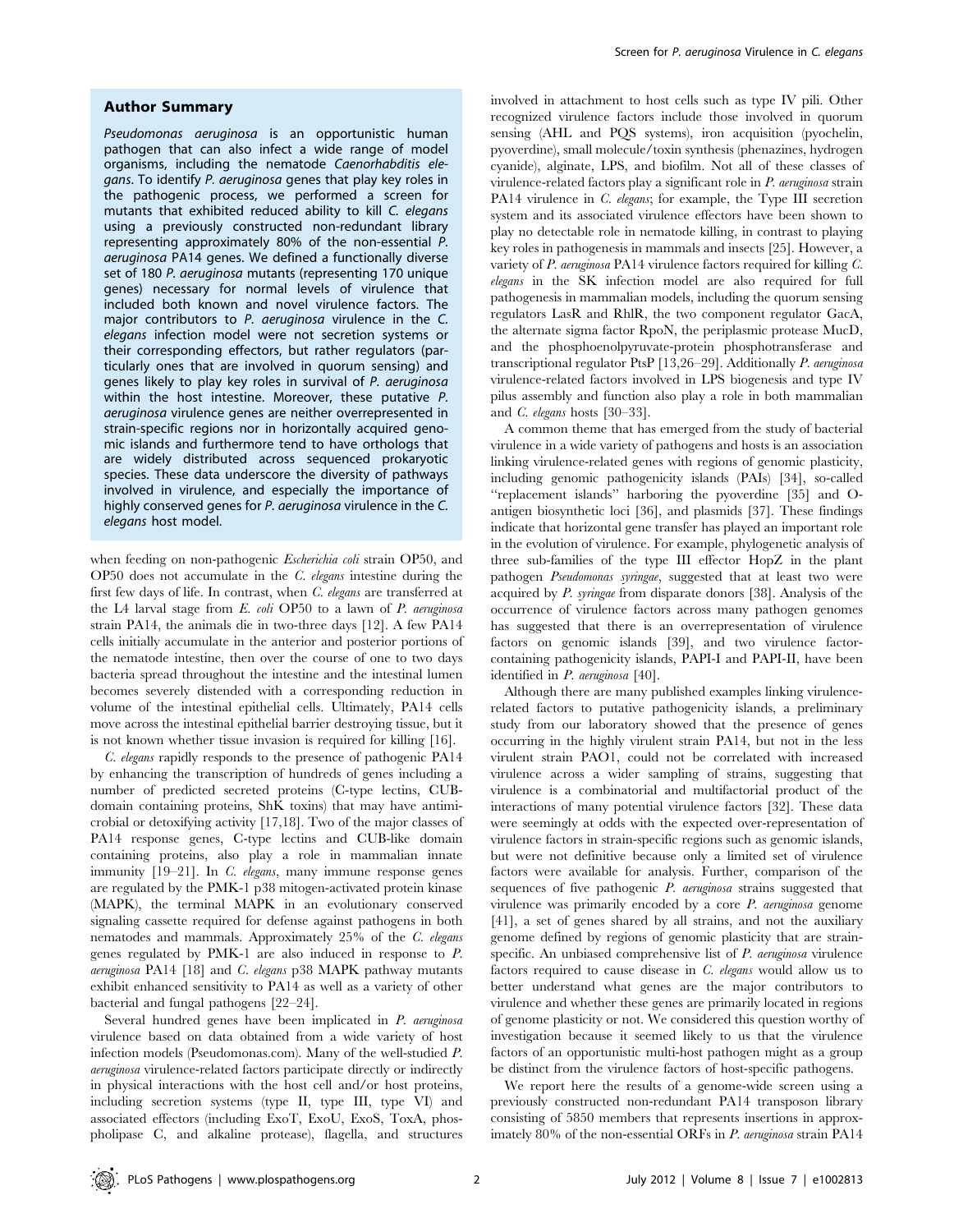[42]. Previous studies to identify  $P$ . aeruginosa virulence factors in vivo using a number of different technologies and infection models have been limited by the complexity and redundancy of mutant collections or screening procedures [13,26,27,43–51]. We examined the genes identified in this genome-wide screen for their functions, presence on putative and characterized genomic islands, and their phylogenetic distribution across prokaryotes. We demonstrate that the major genes contributing to PA14 virulence in C. elegans are not enriched on genomic islands, are not PA14 or P. aeruginosa specific genes, and may in fact be biased for ancient genes common to many other prokaryotic species.

### Results

## Genome-Wide Screen for PA14 Mutants Attenuated in C. elegans Killing

**Primary screen.** A non-redundant (NR) library of  $MAR2xT7$ transposon insertion mutants representing approximately 75% of the total and 80% of the non-essential ORFs in P. aeruginosa PA14 was screened for attenuation of virulence in an infection-based model of C. elegans killing (see Figure 1, Figure S1 and Table S1 for an overall scheme of the screen). In this infection assay, called ''slow killing'' (SK), nematode death requires live bacteria and correlates with accumulation of bacteria in the nematode intestine [12,16]. Ideally, we would have screened the entire non-redundant transposon library using the SK assay, but the relatively large number of mutants (5850) in the library made direct quantitation of killing kinetics impractical for a primary screen. In previous work [13] and in new experiments with known virulenceattenuated mutants (Figure S2), we observed that the quantity and maturity of the brood size of an infected hermaphroditic worm is generally inversely correlated with the virulence of the infecting PA14 strain. Under our standard assay conditions, wildtype PA14 kills C. elegans rapidly enough to dramatically diminish the number of progeny produced, and the few larvae that hatch do not reach maturity. However, PA14 mutants with reduced virulence (such as  $\mathit{gacA}$ ,  $\mathit{lasR}$ ,  $\mathit{mucD}$ ; Figure S2) allow the C. elegans hermaphrodites to produce a significant brood that is able to reach adulthood and in turn become gravid, often consuming the entire bacterial lawn. Based on these data, we concluded that we could use PA14-mediated nematode brood size reduction, a much less time consuming assay than monitoring death of a population of worms, as a proxy for PA14-mediated killing.

A total of 5,754 mutants (the complete 5,850 PA14 NR library minus one 96-well plate consisting of previously characterized slow-growing mutants) was screened twice on SK agar in standard 6-well assay plates for mutants that permitted an increase in C. elegans progeny number or allowed the brood to mature to adulthood when compared to wild-type PA14. In this primary screen, 399 mutants (corresponding to 368 genes and three mutants in intergenic regions) were identified as potentially attenuated in virulence (Figure 1, Figure S1 and Table S1). From the set of 399 putative virulence-attenuated mutants, 86 auxotrophic or growth-defective mutants corresponding to 74 genes (Table S2) were identified by replica plating on minimal medium. Some but not all of the 86 auxotrophic mutants formed noticeably thin lawns on the SK agar plates. We reasoned that the 86 mutants with fundamental growth defects were not relevant to our study of virulence and we eliminated them from future studies. This left 313 putative virulence-related mutants corresponding to 294 distinct genes and three mutants in intergenic regions (Table S3).

Secondary screen. The 313 putative PA14 virulence-related mutants that did not appear to be dependent on the addition of amino acids or nucleotides for growth on minimal media were

re-tested using C. elegans slow killing assays. Specifically, the survival of 60–80 wild-type N2 Bristol worms was quantified at two or three different time points following manual transfer of individual worms from E. coli OP50 to a lawn of each PA14 mutant. In addition, the number of progeny produced was scored after four days. Each batch of mutants tested in the secondary screen included two known attenuated mutants, the strongly avirulent quorum sensing regulatory mutant lasR and the moderately attenuated type IV pilus protein mutant pilA. The mutants from the secondary screen were ranked with respect to these controls. About 63% (198) of the 313 non-auxotrophic mutants from the primary screen exhibited an attenuated killing phenotype or increased brood size in the secondary screen (Figure 1, Table S1). The insertion sites of  $MAR2xT7$  in the attenuated mutants from the secondary screen were re-sequenced to verify their identity and the mutants were rescored for readily apparent growth defects in overnight cultures or on plates. As a result, 18 mutants that had either incorrectly annotated sequence or were slow growing were removed from the list. Of the 180 remaining virulence-attenuated mutants from the secondary screen (representing 170 genes and one mutant in an intergenic region), 34 were strongly attenuated (similar to  $lasR$ ), 76 were moderately attenuated (greater than or equal to pilA), and 70 were weakly attenuated (less than  $p \mathcal{U} A$  but allowing greater parental or progeny survival than wild-type PA14) (Table S4).

Previously in our laboratory, 17 PA14 mutants were shown to exhibit an attenuated phenotype in a standard C. elegans SK assay. Of these 17, 15 were identified in relatively small-scale forward genetic screens (aefA, lasR, mtrR, ptsP, gacA, gacS, PA14\_03370, ORF\_10 (PA14\_23420), ORF\_11 (PA14\_23430), PA14\_27680 (GID6172), PA14\_27700 (GID6170), pilC, PA14\_59010, PA14\_59070 and  $piW$  and two by a candidate gene approach testing predicted virulence factors  $(rpoN, mucD)$ . Of these 17 genes, 16 are represented by mutants in the PA14 non-redundant library (lasR is absent). One of these 16,  $r \cdot \rho \sqrt{N}$ , grows very slowly under our conditions and was not assayed. Thus 15 previously identified mutants could potentially have been recovered in the screen of the non-redundant library. In fact, nine of these 15 previously identified mutants were identified in the primary screen and eight of these nine also scored as positives in the secondary screen (strongly attenuated *ptsP*, gacA, gacS, and  $PA14\_27700$  (GID6170), moderately attenuated i.e. close to the attenuation of pilA, ORF\_11, mucD, and PA14\_27680 (GID6172), and very weakly attenuated PA14\_03370). At least four of the remaining seven previously identified virulence-related genes (ORF\_10, pilC, PA14\_59010, PA14\_59070) that we did not isolate in the secondary screen exhibited virulence-related phenotypes approximately equal to *pilA*, which has a phenotype at the lower limit of sensitivity for recovery in the progeny-based screen (note an ORF-10 mutant was recovered in the primary screen but not the secondary). Although  $piC$  and ORF\_10 were not recovered in the secondary screen, other type IV pilus and O-antigen synthesis mutants (pilF, pilW, pilU and ORF\_11) were identified. Based on these data, we conclude that the genome-wide screen that we carried out to identify PA14 virulence-related factors was successful in identifying the majority of the virulence-related mutants in the non-redundant library with strong killing-attenuated phenotypes, but that many potential mutants with relatively weak attenuated phenotypes were probably overlooked.

We compared the genes identified in our screen to a set of 241 P. aeruginosa strain PA14 virulence-related genes downloaded from the Virulence Factor Database (VFDB). VFDB is, a compilation of virulence factors from a wide variety of pathogens in numerous host systems that includes virulence factor sets for PA14 and for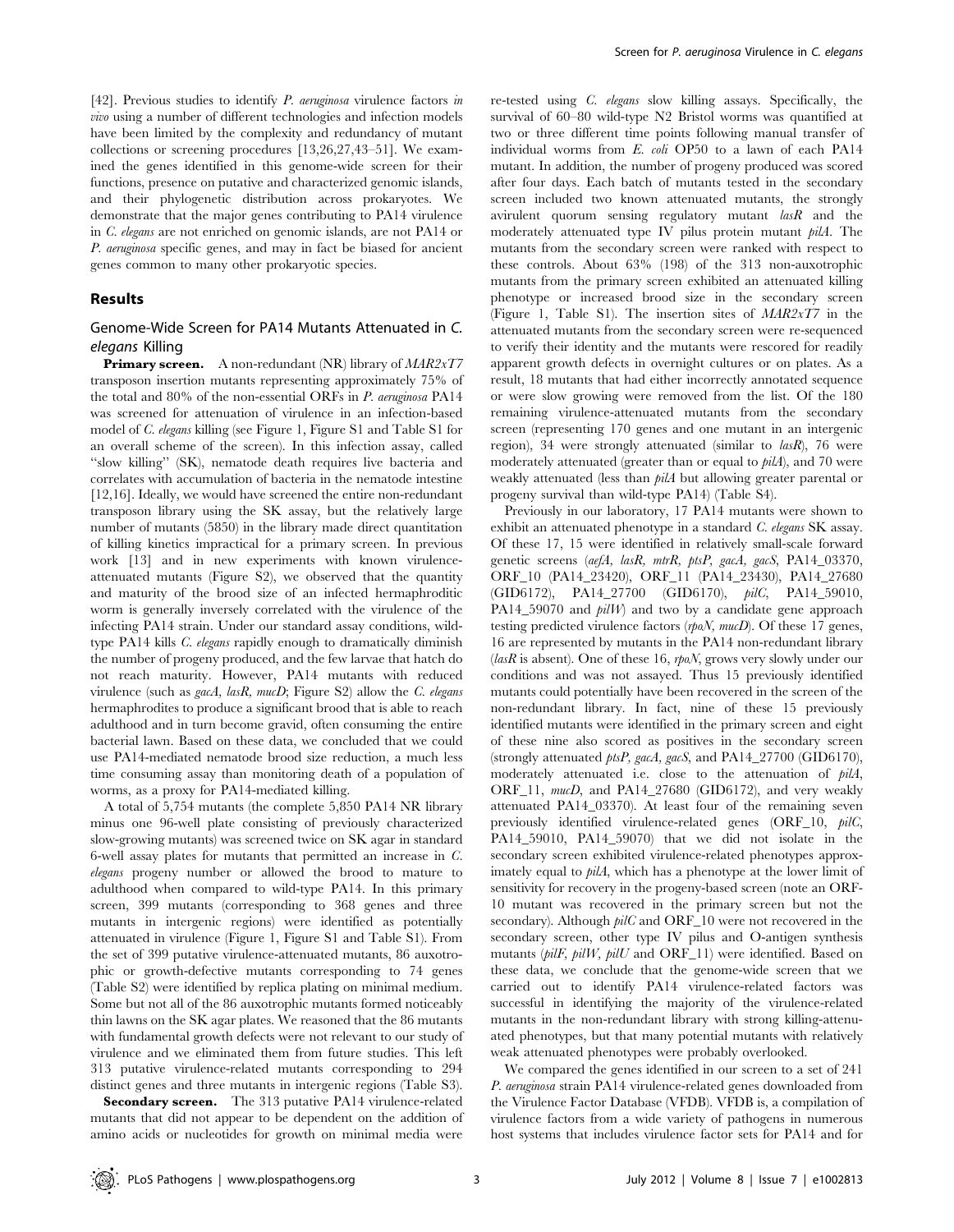

Figure 1. Pipeline of screen for PA14 virulence-attenuated mutants in C. elegans. The three screening steps for identification of P. aeruginosa PA14 virulence-attenuated mutants are outlined; details of the screens are presented in the Materials and Methods and the text. The number of mutants obtained after each round of screening, as well as those removed from the pool for various reasons, is shown. Note that the 313 mutants identified in the primary screen and the 180 from the secondary screen represent 294 and 170 unique genes respectively because some genes were represented by multiple mutants, and a small fraction of mutants were in intergenic regions (see text). In the tertiary screen a single mutant defined each gene. doi:10.1371/journal.ppat.1002813.g001

three other P. aeruginosa isolates [52] (http://www.mgc.ac.cn/VFs/). The VFDB set for PA14 incorporates well-studied virulence factor classes, most abundantly those involved in adherence/ motility (flagella, type IV pilus, LPS), alginate, rhamnolipids, iron uptake (pyochelin and pyoverdine), quorum sensing, global regulators (GacA/GacS), proteases (alkaline protease, LasA, LasB), lipases (PlcH, PlcN), secretion systems and associated effectors (type III, type VI), pyocyanin pigment and toxins (ToxA, hydrogen cyanide). The degree of overlap between the VFDB genes and those identified in our screen increased between the primary and secondary round of screening, with VFDB genes constituting 10.2% (30 of 294) of the genes identified in the primary screen and 11.8% (20 of 170) of the genes identified in the secondary screen (Figure S3).

The collection of avirulent secondary positive hits does not exhibit a strong functional bias. The 170 genes (represented by 180 mutants) from the secondary screen were

grouped by the 27 functional protein classes used in the annotation of the PA14 genome (http://ausubellab.mgh.harvard.edu/cgibin/pa14/annotation/statistics.cgi) and the fraction of genes in each functional class was compared to that of the total PA14 genome (Table S4). Only one functional class, LPS and capsule biosynthesis, was marginally statistically overrepresented (pvalue  $= 0.013$ ) after FDR correction. In addition, the 170 genes were mapped onto the KEGG pathway database to determine whether particular biochemical pathways were enriched and were categorized by GO term with DAVID. Neither the KEGG pathway nor the GO term analysis revealed any significant overrepresentation of pathways or GO terms.

The PA14 secondary virulence screen did not enrich for known secretion systems or secreted effectors. Canonical virulence factors such as those present in VFDB are enriched in extracellular proteins (10% in VFDB vs. a little over 1% in the PA14 genome and NR mutant set) and in various secretion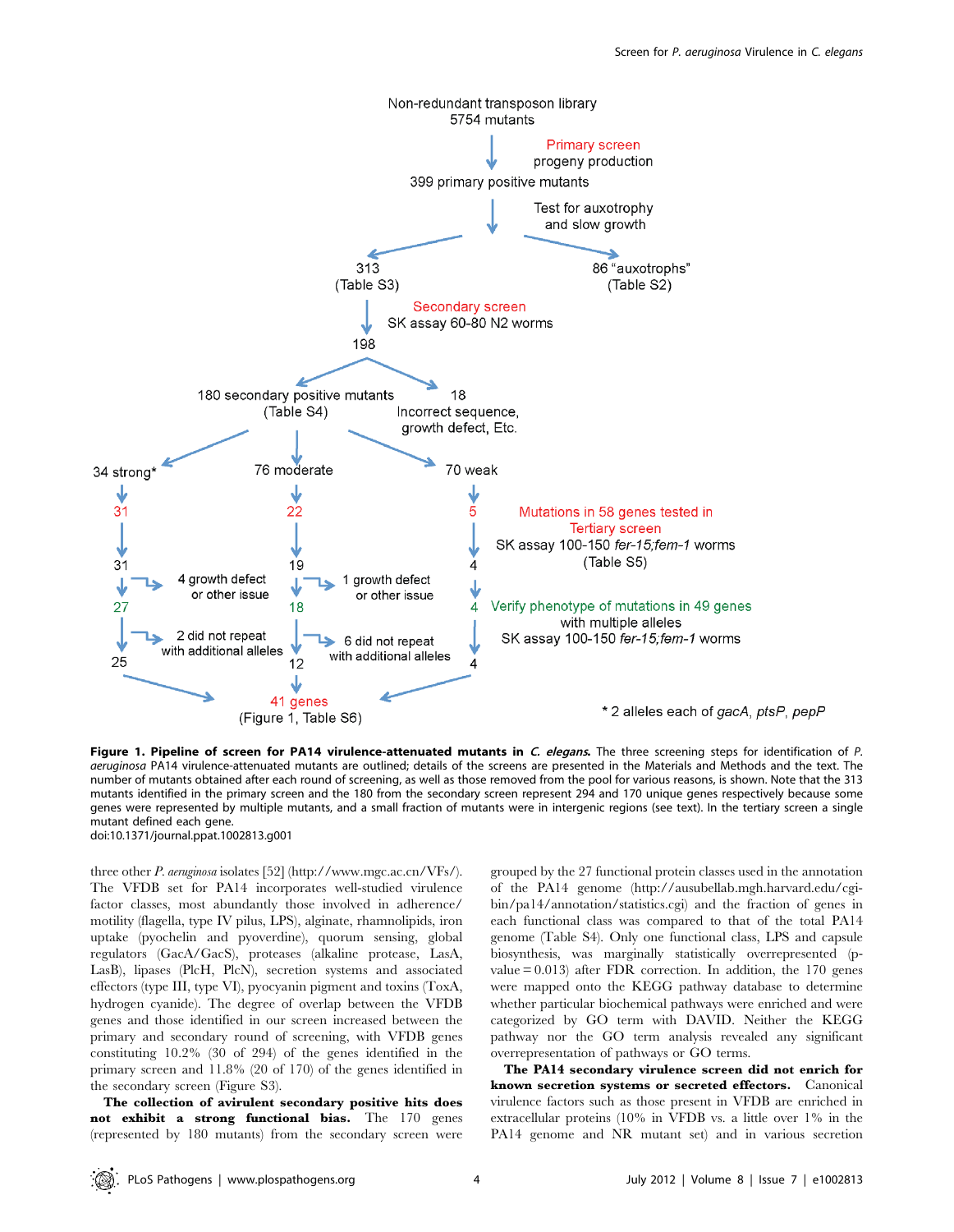systems (22% in VFDB vs. approximately 2% in the PA14 genome). In contrast, mutations with consistent or strong phenotypes in any of the known secretion systems or effectors were significantly underrepresented in our genome-wide screen. Among 62 documented PA14 secreted proteins and their chaperones [53] (PA14 database at http://ausubellab.mgh. harvard.edu/cgi-bin/pa14/annotation/start.cgi), 55 of which correspond to mutants in the PA14 NR Set, only one was also found in the 180 virulence-attenuated mutant set from the secondary screen. Similarly, although our primary screen identified 15 of 97 NR set mutants annotated to be secretion apparatus proteins or their chaperones (type II, III, V and VI), only six of these were retained after the secondary screen. Three of the secretion apparatus loci mutants isolated in the secondary screen (type II secretion loci  $xcpT$ ,  $xcpZ$  and  $secB$ ) exhibited only slight attenuation of virulence and three had moderate attenuation of virulence roughly equivalent to the pilA mutant control (typeII  $tatC$  and type VI HSI-I locus clpVI and type VI HIS-II  $fha2$ ). Although we isolated two type VI mutants in our screen it is unclear what this means as many of the type VI structural loci were not identified, and two large deletions of type VI HSI-II and HIS-III had little effect on virulence (data not shown). These data do not strongly implicate a particular secretion system as predominant in PA14 virulence in C. elegans and are consistent with previous work from our lab, which showed that the type III secretion system mutants had no detectable attenuation of virulence in C. elegans [25]. On the other hand, the failure to observe a phenotype with the secretion defective mutants may be a consequence of built-in redundancy.

Comparison of the 170 P. aeruginosa putative virulence genes identified in C. elegans with genes required for virulence in a rat chronic infection model. In order to evaluate the degree to which virulence genes from our screen represent putative conserved virulence determinants, we compared the 170 genes identified in our secondary screen with the largest available set of genes identified in another unbiased screen, a negative signature tagged mutagenesis (STM) selection for P. aeruginosa mutants defective in virulence in a rat chronic respiratory infection model [46]. It is notable that like the 170 genes identified in our screen, and in contrast with the VFDB set, the 148 P. aeruginosa genes identified by Potvin et al (2003) by STM also appear as a group to possess a broad distribution across all functional classes. The P. aeruginosa mutant set identified in the rat chronic infection model exhibits an underrepresentation of secreted proteins and secretion systems and includes a number of auxotrophic mutants and many mutants in genes with enzymatic functions not previously linked to pathogenesis, reminiscent of the mutants identified in C. elegans. Only five genes identified in the rat infection model were also found in the 170 gene set from our secondary screen and only one of these was also found in the VFDB (Figure S4). A number of well-studied P. aeruginosa virulence factors, required for slow killing in C. elegans and in some mammalian infection models, including *gacA*, *lasR*,  $rh$ *R, ptsP, mucD,* and  $r$ *poN*, are absent from the rat chronic infection set. We do not know if this reflects a difference between chronic and acute infections, nor whether the C. elegans model is more analogous to acute or chronic infection in mammals. These data suggest that genes required for virulence under a particular set of circumstances are highly dependent on host model, infection site, and most likely phase of infection.

Tertiary screen. The relatively large number of positive mutants (180 corresponding to 170 genes) from the secondary screen made it necessary to prioritize mutants for further characterization. A subset of 58 mutants/genes was selected based on strength of attenuation, annotation (biased toward regulators and mutants with functions previously implicated in virulence), whether they were in putative operons or functionally grouped with other attenuated mutants, and whether they exhibited normal doubling times (see Materials and Methods). These mutants (Table S5) included 31 mutants with strongly attenuated virulence similar to that of the  $\ell$ asR quorum sensing mutant (34 such mutants were isolated but gacA,  $ptsP$  and  $pepP$  were represented by two mutants each and a single allele of these three genes was carried through the tertiary screen), 22 mutants with moderately attenuated virulence (less attenuated than  $lasR$  but equal to or more attenuated than  $piA$ ), and five weakly attenuated mutants (less attenuated than pilA).

In the tertiary screen, each of the 58 selected mutants was subjected to SK assays using 100-150 fer-15(b26)II;fem-1(hc17)IV worms and the time to 50% survival was determined. Sterile fer-15;fem-1 worms were used in these assays to avoid production of a brood that would complicate the scoring of death of the parental worms. fer-15;fem-1 animals, while slightly more resistant to PA14 than N2 worms, have previously been used to study the transcriptional response of C. elegans to PA14 [18]. Importantly, wild-type N2 worms and *fer-15;fem-1* worms exhibit comparable relative susceptibilities to a gacA mutant [18]. Four mutants (PA4296, rcsC, bkdA1, and norB) did not re-test as avirulent in the tertiary assay, three (in ORFs PA2658, PA14\_4560 and PA4745) exhibited impaired growth in LB overnight cultures that had been previously overlooked and two mutants were removed based on ambiguity as to which ORF they were inactivating (mutants  $\#38436$  and  $\#5691$ ) (Table S5). Thus, the tertiary screen substantiated the avirulent phenotype of 49 of the 58 mutants.

## Use of the Master Transposon Library to Verify Phenotypes and Examine the Genomic or Functional Context of Putative Virulence-Attenuated Mutants

Multiple transposon alleles confirm avirulent phenotypes. One of the bottlenecks in a large-scale screen such as the one described in this paper is verification of the mutant phenotypes. In general, the gold standard to correlate phenotype with genotype is to generate an in-frame deletion mutant and then complement the mutant in trans to establish that the phenotype observed is due to the defect in the identified gene. Because the goal of our screen was to obtain an overview of the major factors utilized by PA14 to infect and kill C. elegans, we were interested in characterizing a large collection of mutants. Generation of inframe deletions for all the genes of interest was prohibitively timeconsuming. As an alternative, we reasoned that by examining multiple independent MAR2xT7 insertion mutations in candidate virulence-related genes, as well as insertions in adjacent genes within putative operons, we could: a) verify the avirulent phenotype of the original mutation, b) reduce the likelihood that the avirulent phenotype was due to polar effects of the original transposon insertion on downstream ORFs, and c) eliminate the possibility that second-site mutations were responsible for the less virulent phenotype. The NR PA14 library of 5,850 mutants was selected from more that 24,000 sequenced  $MAR2xT7$  transposon insertion mutations and on average each gene in the NR library is represented by 4.3 transposon insertions in this ''master'' library of 24,000 mutants [42].

Among the mutations in the 49 genes that re-tested as avirulent in the tertiary screen, there were 44 genes for which there was more than one corresponding transposon insertion. (However, three genes for which multiple insertion alleles existed, gacS, pilF and *aruD*, were only tested with single alleles. gacS and pilF had been previously implicated in virulence in C. elegans and in the case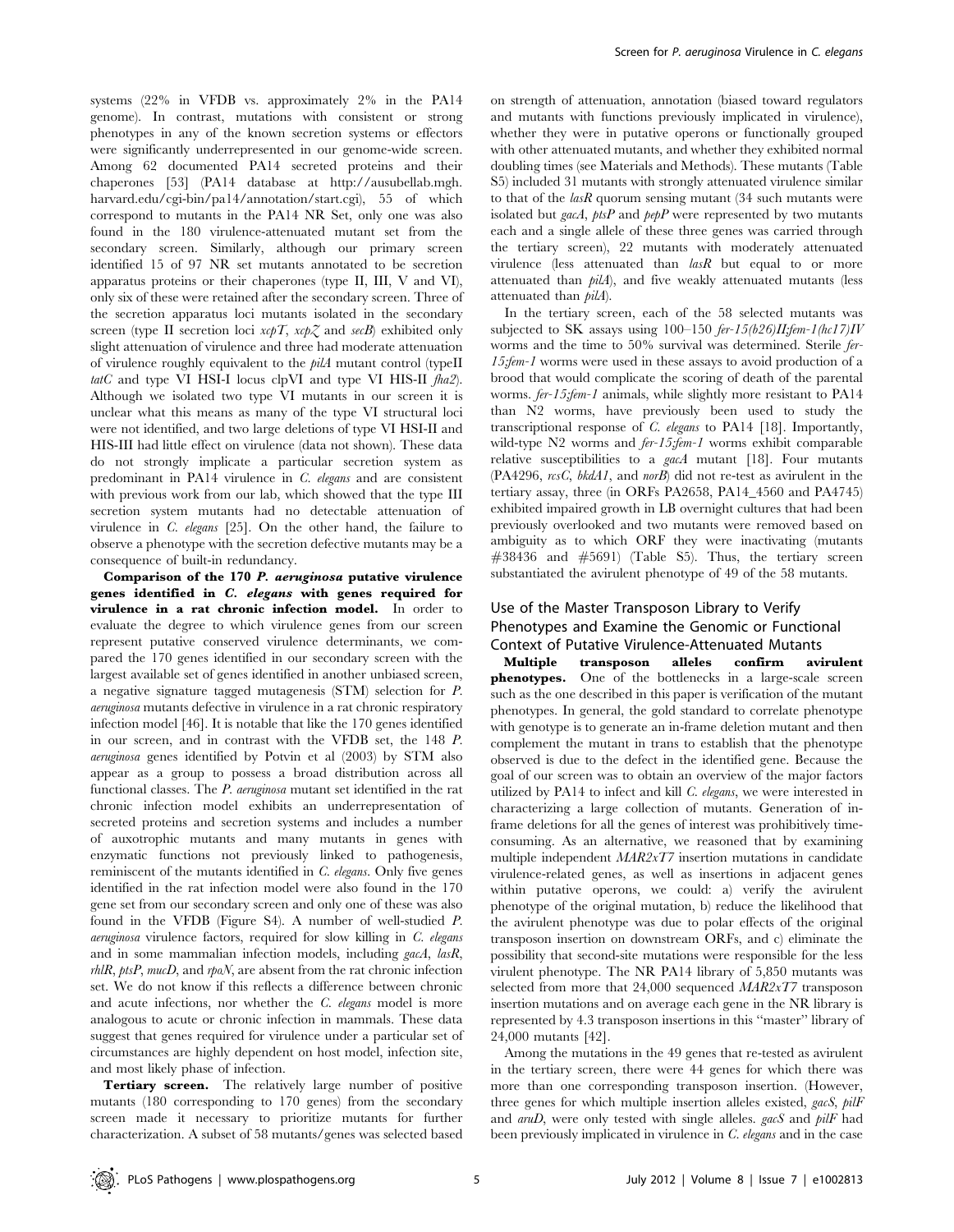of aruD, the entire aru operon was shown to be virulenceattenuated (Figure 2 and Figure 3). A total of 72 additional insertion mutants corresponding to 41 of the 49 genes were tested in SK assays. These assays resulted in the elimination of eight genes (PA2089, PA0902, PA1032, PA0533, PA4016, clpS, sltB1 and pvdD) from further consideration because the additional transposon insertions in these genes did not cause an attenuated killing phenotype (representative data are shown for  $\mathit{clpS}$  (Figure 4) and PA4016 (Figure 5B). In the case of clpS, for example, in contrast to the virulence-attenuated clpS NR allele mutant ID#34203 isolated in the screen  $(LT_{50}$  mutant/ $LT_{50}$  wild-type (WT) PA14 = 1.66), three additional independent alleles of  $\text{clp}S$  all exhibited killing kinetics similar to WT PA14 ( $LT_{50}$  mutant/ $LT_{50}$ WT  $PA14 = 1.11$ , 1.10 and 0.98 respectively) suggesting that the phenotype of mutant #34203 was aberrant.

 $A$ exo $U$ , a potential sensitized genetic background. We noticed that in 4/8 cases where the phenotype of the mutant identified in the screen was not recapitulated by additional alleles (putative transcriptional regulator PA0533 mutant #22525,

probable penicillin amidase PA1032 mutant #6114, hypothetical protein PA4016 mutant #22683, and pvdD PA2399 mutant #5205), the original allele was in a  $A$ exoU background, which carries an in-frame deletion of the type III effector ExoU [42]. The  $A$ exoU mutant behaved similarly to wild-type PA14 in nematode killing assays (Figure 5B, D and [25]). The observation that 50% of the mutants in which the original phenotype did not recapitulate with multiple alleles also contained a  $A$ exoU mutation despite the fact that less than 4% of the transposon insertions in the NR library are in the  $A$ exoU background suggests that the mutation in  $exoU$  might create a sensitized genetic background to identify other putative virulence factors. In support of this conclusion, two alleles of gshB ( $\#42799$  identified in our screen and  $\#28669$  from the master library) exhibited modest virulence attenuation  $(LT_{50})$ mutant/LT<sub>50</sub> WT PA14 = 1.25 and 1.30 respectively), whereas a third gshB insertion allele in the  $A$ exoU background (#6613) showed a considerably stronger attenuated phenotype  $(LT_{50})$ mutant/LT<sub>50</sub> WT PA14 = 1.68) (Figure 5D). Construction of a series of double mutants carrying  $A$ exo $U$  (or perhaps other



Figure 2. 41 PA14 genes required for virulence in a C. elegans infection based killing model. The ratio of nematode survival on mutant PA14 to that on wild-type PA14 (mutant LT<sub>50</sub>/WT LT<sub>50</sub>) is presented for 41 mutants identified after three rounds of screening as well as for the known virulence-attenuated mutants, lasR and pilA. The time to 50% death (LT<sub>50</sub>) was calculated using a non-linear regression based on the Hill equation (Prism 5.0). 100–150 animals were tested in each experiment. Error bars represent the SEM of the ratios derived from at least two different experiments (lack of error bars indicates that the mutants for known virulence factors gacA, ptsP and vfr were tested only once). Red bars depict the ratio of the LT<sub>50</sub> of lasR or pilA to WT PA14. The lasR and pilA mutants were generated previously (see Materials and Methods); there are no alleles of lasR or pilA in the NR library. The number of alleles tested with an avirulent phenotype is indicated by a number below the graph: 1 indicates that a single allele was tested but that there exist multiple alleles in the master transposon library, S indicates only a single allele was available in the library. Genes that are predicted to be in operons are indicated  $(Y = yes, N = no)$ . Genes in a single operon are represented in the same color and an underline designates that other genes within the same operon were tested for their role in virulence. doi:10.1371/journal.ppat.1002813.g002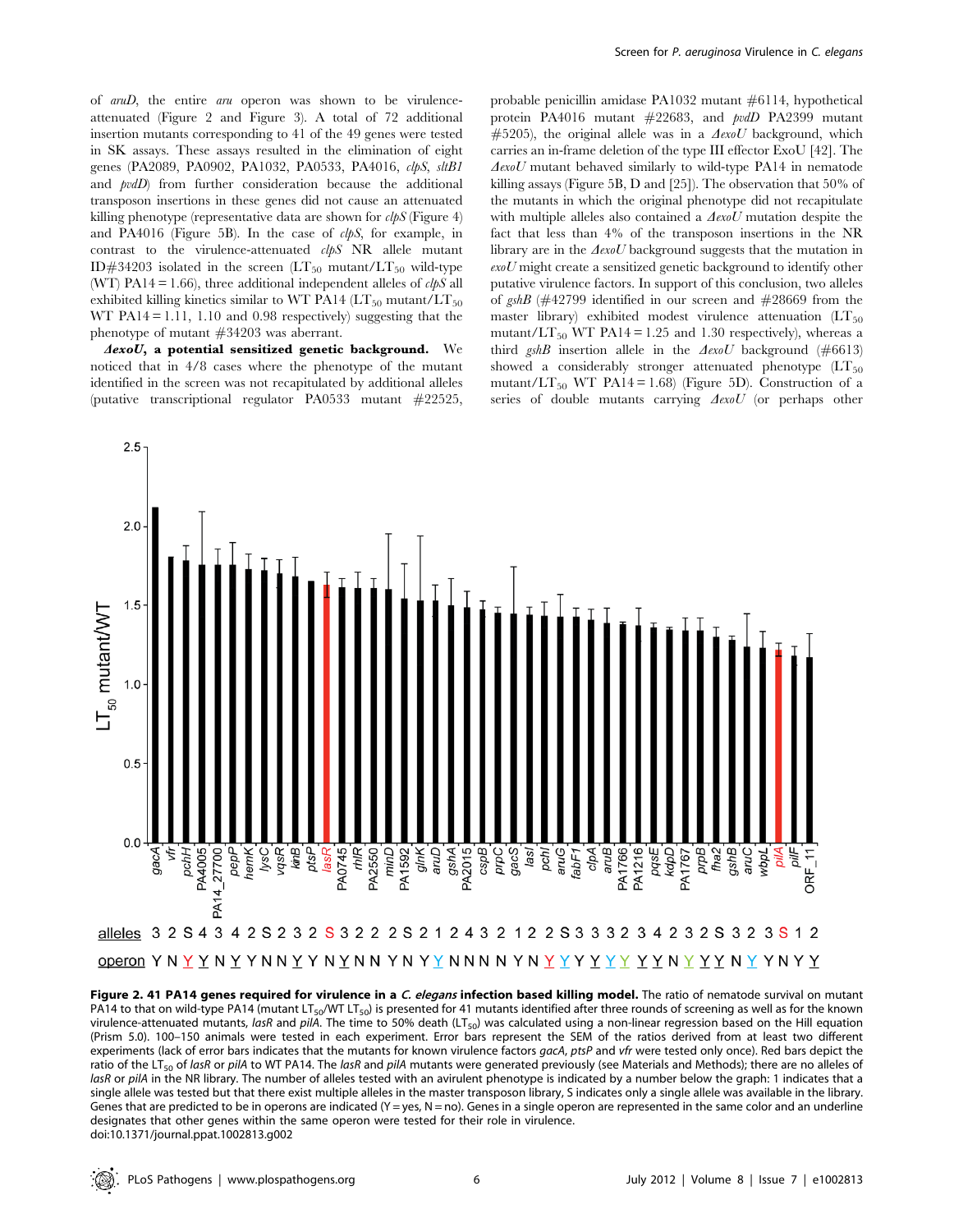

Figure 3. The catabolic arginine succinyltransferase (aru) operon is required for normal virulence in C. elegans. A) aruFGDB is transcribed as a unit; the transcriptional regulator aruC is transcribed separately. The *aruFGDB* operon encodes enzymes for the major aerobic route of arginine utilization as an energy, carbon and nitrogen source [56,57]. In P. aeruginosa PA01, aruE belongs to a separate transcription unit [57]. B) MAR2xT7 insertions in aruC, aruF, aruG, aruD and aruB all reduce the virulence of PA14. The single mutation in aruE has normal virulence. doi:10.1371/journal.ppat.1002813.g003

mutations in the type III secretion apparatus or effectors) and mutations in other virulence loci would help to clarify the role of PA14 ExoU in pathogenesis of C. elegans.

Features of 41 PA14 tertiary set genes required for virulence in  $C.$  elegans. Figure 2 shows the relative virulence of the 41 mutants (corresponding to 41 genes) out of the 58 tested whose phenotypes were confirmed in the tertiary screen (Table S5, Table S6). Of the 41 genes, 21 have been previously implicated in P. aeruginosa virulence in at least one host and an additional 4 genes have been identified as virulence-related in other pathogens (Table 1). Thus 20 of the 41 (49%) genes identified in our screen are novel P. aeruginosa virulence-related genes. None of these 41 mutants exhibited significant growth defects and in 33 cases, the virulence-related phenotypes were verified by two or more independent MAR2xT7 transposon insertions. In Figure 2, the ratio of the time to 50% nematode survival on each mutant to the 50% survival time on wild-type PA14 is presented (the average value of the ratio from multiple experiments is shown in most cases). The mutants for which killing assays were not repeated  $(gacA, ptsP, vfR)$  had been previously demonstrated to be virulenceattenuated in C. elegans in published studies [13,54]. The ratios of 50% survival time of the positive *lasR* and  $piA$  controls to WT PA14 were 1.63 (SEM = 0.08 for 10 independent experiments) and 1.22 (SEM = 0.04 for 10 independent experiments), respectively, and are shown as red bars in Figure 2. Among these 41 genes, five (indicated by "S" in Figure 2; pchH, lysC, PA1592, aruG, fha2) were represented by a single allele in the master library and the avirulent phenotypes corresponding to these insertions could not be verified by an independent insertion allele. The data shown in Figure 2 are for the mutant allele identified in the initial screen from the NR library (in the case where two alleles were identified a



Time after transfer to P. aeruginosa (days)

Figure 4. Multiple transposon alleles of *clpA*, but not *clpS*, are virulence-attenuated. ClpA is the chaperone subunit responsible for substrate recognition of the ClpAP ATP dependent protease common to Gram-negative proteobacteria [96]. A) clpA (PA2620) is the second gene of a two gene operon; it is preceded by clpS (PA2621), encoding a ClpAP adaptor protein that has been shown to bind to the N-terminus of ClpA and inhibit ClpAP degradation of some substrates while enhancing the degradation of others [97]. B) Four different MAR2xT7 transposon insertion alleles of clpA are decreased in virulence in C. elegans. C) Three of four MAR2xT7 insertion alleles of clpS exhibit wildtype levels of virulence. Only the  $clpS$  mutant ( $#34203$ ) identified in the primary and secondary screens has a virulence-attenuated phenotype. A mutant in the ClpP proteolytic subunit (#52957) was also identified in our primary screen for virulence-attenuated mutants, but this mutant was defective in growth on minimal media and therefore was not analyzed further.

doi:10.1371/journal.ppat.1002813.g004

single allele was chosen). Examples of C. elegans survival curves (representative curves of assays repeated at least twice) from which the data in Figure 2 are derived are shown for  $\alpha/\beta A$  (Figure 4B),  $gshB$  (Figure 5D), pchH and pchI (Figure 6B), and aruC, aruG, aruB, aruD (Figure 3B). Additional survival curves are shown in the Supporting Information for *pepP* (Figure S5B), PA0456 (Figure S6B), kinB (Figure S7B), PA14\_27700 (Figure S8B), PA0745 (Figure S9B), vqsR (Figure S10B) and gshA (Figure S11B).

Additional transposon mutants used to examine the role of identified operons. In bacteria, genes that function in common processes are frequently co-regulated in operons or clustered in the genome. We utilized the public PA14 database constructed in our laboratory [http://ausubellab.mgh.harvard. edu/cgi-bin/pa14] and BIOCYC [http://biocyc.org/ PAER208963/NEW-IMAGE?object = Transcription-Units] to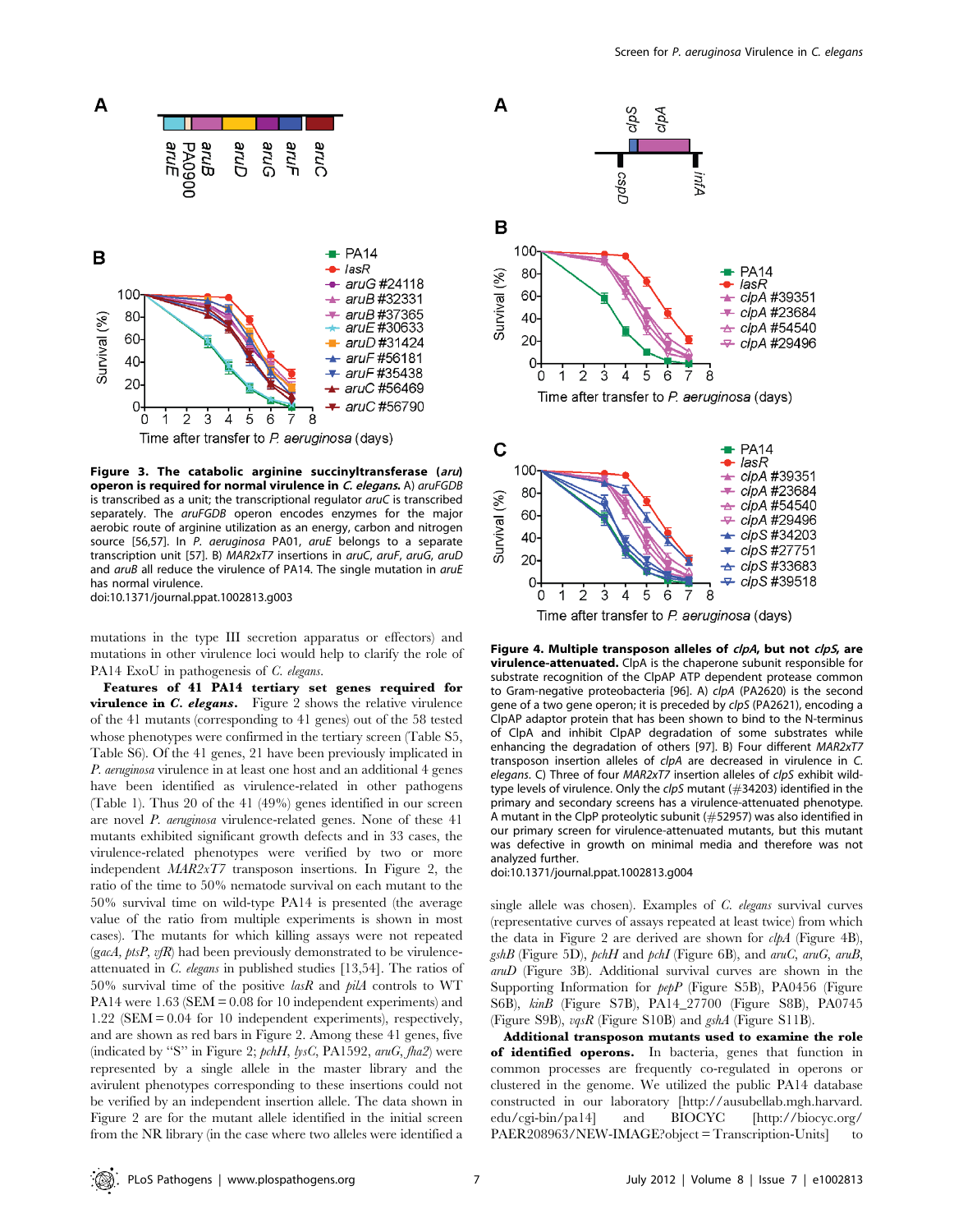

Figure 5.  $A$ exoU may be a sensitized background that can reveal virulence-associated genes. Deletion of the Type III effector protein ExoU has no statistically significant impact on PA14 virulence in C. elegans (B and D and [25]). A) Hypothetical protein PA4016 and adjacent loci PA4017 and PA4015; PA4016 is most likely a single gene transcription unit. B) A PA4016 MAR2xT7 insertion mutant (#22683) in the *AexoU* strain background has attenuated virulence in C. elegans, but a second PA4016 insertion allele (#41856) in the WT strain does not. C) Glutathione synthetase, gshB (PA0407), is a single gene transcription unit. D) Multiple alleles of gshB exhibit reduced virulence in C. elegans but the  $qshB \#6613$  allele in the  $AexoU$  strain background is more attenuated.

doi:10.1371/journal.ppat.1002813.g005

predict whether the genes corresponding to the avirulent mutants identified were in operons, based on annotation and the proximity and direction of transcription of adjacent genes. Of the 41 genes shown in Figure 2, our analysis suggested that 27 are located in 22 putative operons (see Figure 2). Multiple insertion mutations in three operons were identified in our screen, four in the aru operon (aruC, aruG, aruD, aruB), two in a pyochelin biosynthetic operon (pchH, pchI), and two (PA1766, PA1767) in an operon of unknown function. Utilizing the master insertion library of 24,000 mutants, we tested an additional 38 mutants (corresponding to 24 genes) in 11/22 of the putative operons and thereby identified six more genes in five operons that resulted in virulence attenuation when mutated: aruF, which is part of the aru operon; ORF\_10, which had been isolated in a previous screen and together with ORF\_11 forms a predicted transcription unit involved in O-antigen biosynthesis [32]; pqsA, which is required for synthesis of the quinolone quorum sensing molecule located upstream in the  $pqsE$ operon [55]; PA1218 and PA1221, which are upstream of PA1216 in an operon of unknown function; and PA4000 at the end of the operon containing PA4005. Note that mutations in proA and nadD directly upstream of PA4005 in the operon were identified in our primary screen but discarded because they are auxotrophs. Interestingly, in the case of 5/11 putative operons (containing pepP, kinB, PA0745, clpA and fha2) for which mutations in multiple genes were analyzed, only mutation of a single gene in the operon resulted in an attenuated phenotype. Two genes in the final operon examined (pchH, pchI) were identified in the primary and secondary screens, but mutations in the other genes in this pyochelin operon had no significant effect on virulence (Figure 6C). It is important to keep in mind that not all the genes in each of the operons examined were represented by MAR2xT7 insertions in the master library.

Our finding that mutation of some but not all genes in an operon affect virulence may indicate redundant functions (perhaps located elsewhere in the genome) for those with no mutant phenotype or unique roles in virulence for specific genes within the operon. The aru operon, which encodes the catabolic enzymes for aerobic utilization of arginine as a carbon, nitrogen and energy source [56,57], represented an unusual case where 5/5 genes in the aruCFDGB operon all exhibited a similar moderate attenuation of virulence when mutated. The aru insertion mutations did not observably affect growth of the bacteria on SK plates (although a single mutant in  $aruF #56181$  had somewhat reduced growth on minimal media in the absence of nucleotides and amino acids) suggesting that the catabolism of arginine may be important for growth or virulence of the bacteria within the nematode. Interestingly, mutation of aruE, which is located downstream and adjacent to the aruFGDB operon, did not result in an avirulent phenotype. In the  $P$ . aeruginosa strain PA01 aruE is reported to be a separate transcription unit [57] (Figure 3).

#### Virulence-Related Phenotypes of Selected Mutants

Seven putative virulence-related factors, cold shock domain protein PA0456, ABC transporters PchH and PchI, aminopeptidase PepP, putative enoyl-CoA hydratase/isomerase PA0745, ATPase/molecular chaperone ClpA, and putative transcriptional regulator PA14\_27700 were chosen for further study. Mutants corresponding to these factors (clpA, Figure 4B; pchH and pchI, Figure 6B; pepP, Figure S5B; PA0456, Figure S6B; PA14\_27700, Figure S8B; and PA0745, Figure S9B, C) all have a strong avirulent phenotype in C. elegans, exhibit normal growth kinetics in vitro (Figure S12), and represent genes whose role in P. aeruginosa virulence has not been previously characterized. The avirulent phenotype of all these mutants was confirmed with multiple transposon alleles except for  $pchH$  for which there is only a single allele available. In addition, in the case of PA0745, an in-frame deletion mutant was generated that was severely impaired in virulence, similar to the transposon allele #37629 isolated in the screen (Figure S9C).

Many of the genes previously identified as necessary for virulence of PA14 in C. elegans, for example those coding for the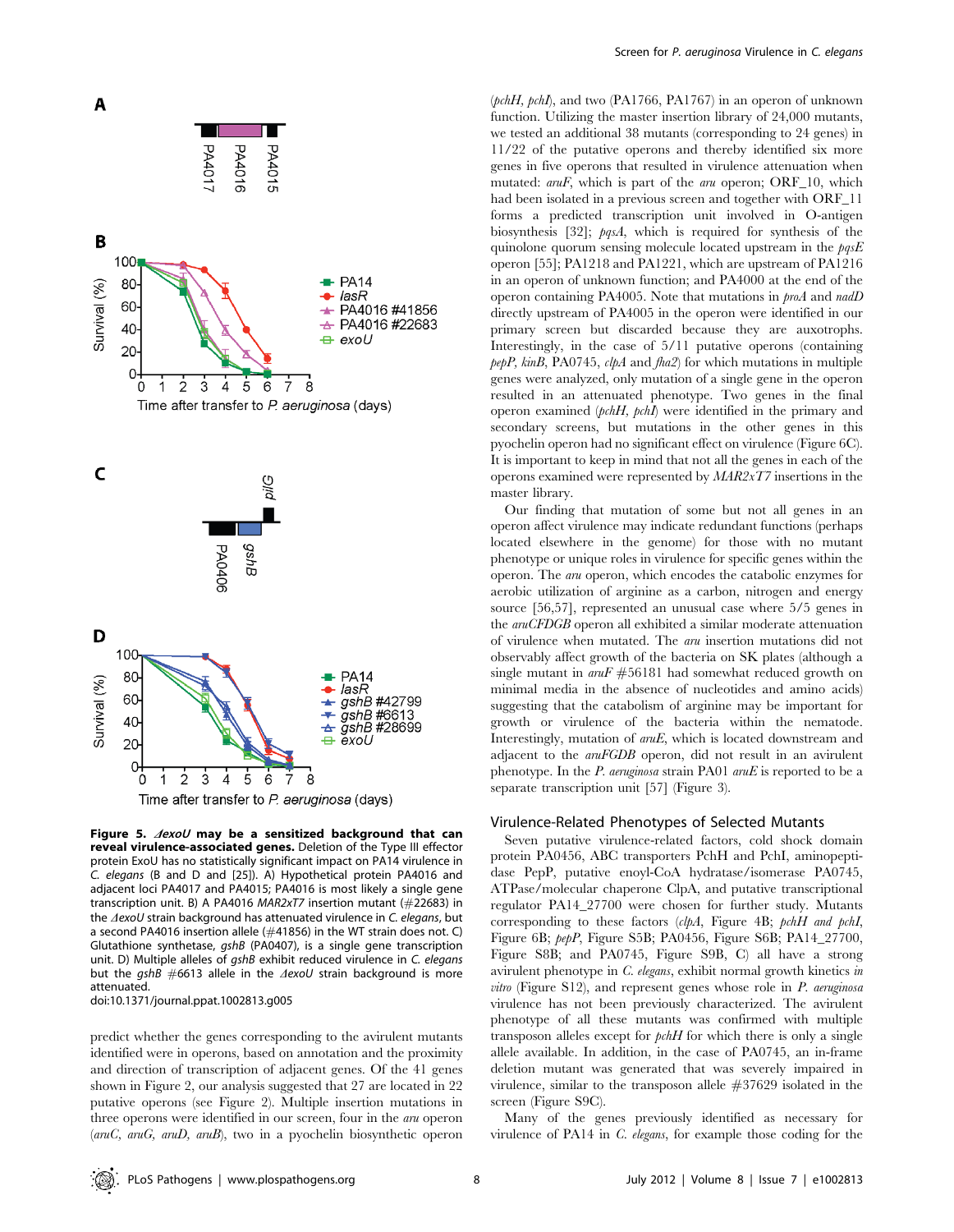Table 1. P. aeruginosa PA14 virulence-attenuated genes identified in the C. elegans infection model.

| Locus      | <b>Description</b>                                    | P. aeruginosa host                                       | Virulence-attenuated                 |
|------------|-------------------------------------------------------|----------------------------------------------------------|--------------------------------------|
| gacA       | two-component regulator                               | nematode, mouse[13]                                      |                                      |
| Vfr        | cAMP dependent transcriptional regulator              | mouse (PAK)[109]                                         |                                      |
| pchH       | ABC transporter                                       | slime mold, fly, mouse (22D10)[99]                       |                                      |
| PA4005     | conserved hypothetical protein                        |                                                          |                                      |
| PA14_27700 | putative transcriptional regulator                    | $n$ ematode $[^{32}]$                                    |                                      |
| pepP       | proline aminopeptidase                                |                                                          |                                      |
| hemK       | probable translation release factor methyltransferase |                                                          |                                      |
| lysC       | aspartokinase                                         |                                                          |                                      |
| vqsR       | transcriptional regulator                             | nematode (TB toxin killing)[ <sup>108</sup> ]            |                                      |
| kinB       | two-component sensor                                  | zebrafish, mouse (PA01)[86,103]                          |                                      |
| ptsP       | Phosphoenolpyruvate-protein phosphotransferase        | nematode, mouse[13]                                      |                                      |
| lasR       | HSL quorum sensing regulator                          | nematode, mouse[13,110,111]                              |                                      |
| PA0745     | putative enoyl-CoA hydratase isomerase                | nematode (PA01 cyanide)[54]                              |                                      |
| rhIR       | HSL quorum sensing regulator                          | nematode[111]                                            |                                      |
| PA2550     | putative acyl-CoA dehydrogenase                       |                                                          |                                      |
| Mind       | cell division inhibitory membrane ATPase              |                                                          | F. tularensis $[112]$                |
| PA1592     | hypothetical protein                                  |                                                          |                                      |
| glnK       | nitrogen assimilation signal transduction protein     |                                                          | S. typhimurium <sup>[76</sup> ]      |
| aruD       | arginine catabolism                                   |                                                          |                                      |
| gshA       | glutathione biosynthesis                              |                                                          |                                      |
| PA2015     | putative isovaleryl-CoA dehydrogenase                 |                                                          |                                      |
| PA0456     | cold shock domain protein                             |                                                          |                                      |
| prpC       | methylcitrate cycle propionate metabolism             | nematode (PA01 cyanide)[ <sup>54</sup> ]                 | M. tuberculosis $[$ <sup>113</sup> ] |
| gacS       | two-component sensor kinase                           | nematode, mouse[13,54]                                   |                                      |
| lasl       | quorum sensing HSL production                         | mouse $(PAO1)[^{28}]$                                    |                                      |
| pchl       | ABC transporter                                       | slime mold, fly, mouse[99]                               |                                      |
| aruG       | arginine catabolism                                   |                                                          |                                      |
| fabF1      | fatty acid biosynthesis                               | fly, mouse <sup>[45</sup> ]                              |                                      |
| clpA       | ClpP protease chaperone & ATPase                      |                                                          | H. pylori $[$ <sup>114</sup> ]       |
| aruB       | arginine catabolism                                   |                                                          |                                      |
| PA1766     | conserved hypothetical protein                        |                                                          |                                      |
| PA1216     | hypothetical protein                                  |                                                          |                                      |
| pqsE       | quorum sensing regulation                             | mouse[115]                                               |                                      |
| kdpD       | two-component sensor kinase                           |                                                          | S. typhimurium[ <sup>'6</sup> ]      |
| PA1767     | hypothetical cytoplasmic membrane protein             |                                                          |                                      |
| $prpB$     | methylcitrate cycle propionate metabolism             | nematode (PA01 cyanide)[ <sup>54</sup> ]                 |                                      |
| fha2       | type VI secretion protein                             |                                                          |                                      |
| gshB       | glutathione biosynthesis                              |                                                          |                                      |
| aruC       | arginine catabolism                                   |                                                          |                                      |
| wbpL       | LPS O antigen synthesis                               | nematode, mouse <sup>[32,33</sup> ]                      |                                      |
| pilA       | type IV pilus protein                                 | nematode, mouse, human<br>cells[ <sup>32,116,117</sup> ] |                                      |
| pilF       | type IV pilus protein                                 | nematode, mouse, human<br>cells <sup>[32,116,117</sup> ] |                                      |
| ORF_11     | LPS O antigen synthesis                               | nematode, mouse[32,33]                                   |                                      |

Genes are listed in descending order of contribution to virulence (according to the ratio of mutant LT<sub>50</sub>/wild-type LT<sub>50</sub>) using the data from Figure 2. Genes previously identified as required for normal levels of P. aeruginosa virulence in various model systems are indicated. In some cases only P. aeruginosa strains other than PA14 were examined and the strain and mode of killing is indicated in parentheses. The other pathogens, in which orthologs of these genes have been implicated in virulence, are noted in the last column.

doi:10.1371/journal.ppat.1002813.t001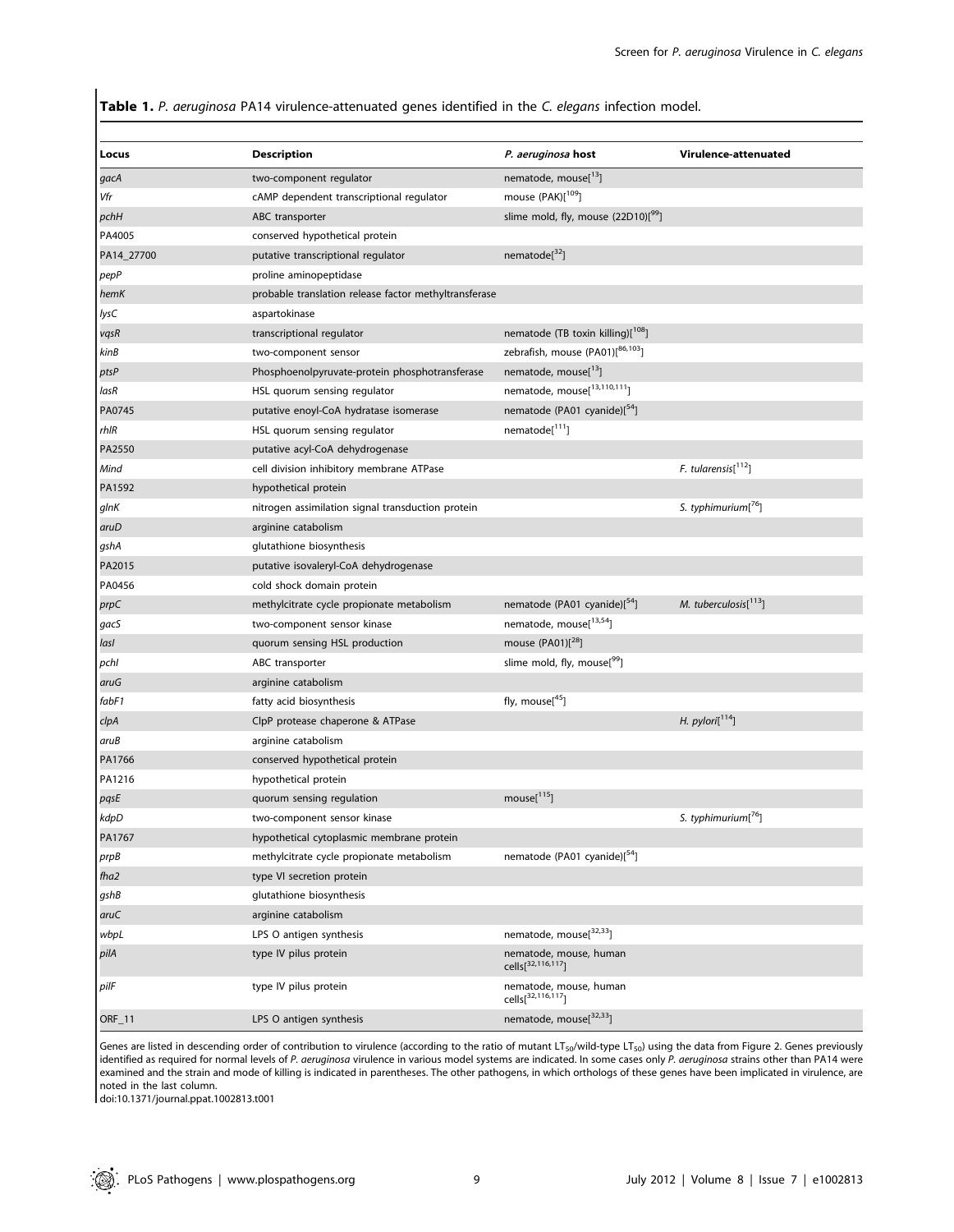

Figure 6. PchH and PchI but not pyochelin are required for normal virulence of PA14 in C. elegans. A) pchH and pchI encode putative ABC transporters with potential export functions and are the two terminal genes in a pyochelin biosynthetic operon [98]. B) Two MAR2xT7 transposon insertions in pchI and the single available MAR2xT7 allele of pchH are virulence-attenuated. C) Transposon insertion mutations in either the pyochelin biosynthetic genes pchE and pchF or the outer membrane transporter fptA, which transports pyochelin complexed with iron into the cell, have little effect on virulence. Mutations in pchH and pchI have been previously shown to produce wild-type levels of pyochelin in culture supernatant [98] and exhibit attenuated virulence in a neutropenic mouse model [99]. doi:10.1371/journal.ppat.1002813.g006

quorum sensing regulators RhlR and LasR, are known regulators of multiple virulence factors or virulence associated pathways [58,59]. Both *lasR* and  $\frac{rh}{R}$  mutants have a spectrum of pigment and motility defects.  $\text{las}R$  and  $\text{rh}lR$  mutants produce reduced levels of the blue-green pigment pyocyanin, rhlR produces no pyocyanin, and lasR mutants produce varying amounts dependent on conditions and growth phase [60]. Under certain growth conditions, rhlR and lasR mutants have been reported to produce less of the fluorescent siderophore pyoverdine [61]. *lasR* and  $\frac{rh}{R}$ mutants also exhibit dramatically reduced swarming motility [62], which is dependent on both the type IV pilus and the flagella and regulated by quorum sensing and a host of transcription factors [63].

We tested the seven selected virulence-related mutants for defects in motility (twitching, swimming and swarming assays) as well as for pyocyanin and pyoverdine production in comparison to  $lasR$  and  $rh$ IR mutants to determine whether they had a similar spectrum of defects and/or could be classified into groups based on common pigment or motility phenotypes (Table 2). It should be

noted that of these phenotypes, only mutants in which type IV pilus function is affected have been shown to exhibit reduced virulence in the C. elegans infection model; pyocyanin does not appear to be necessary for virulence in the SK model and the roles of pyoverdine production, swimming and swarming have not been directly tested [12,14]. Significantly, with the exception of PA14\_27700, all of the mutants exhibited defects in some aspect of motility or pigment production. Mutation of putative cold shock protein PA0456 diminished pyocyanin production as did the quorum sensing regulators *lasR* and  $\mathit{hlR}$ , whereas a  $\mathit{pepP}$  mutant had elevated pyocyanin levels. The putative enoyl-CoA hydratase/ isomerase PA0745 produced reduced levels of pyoverdine. Among the tested mutants, 4/7 had clear swarming defects, but exhibited normal levels of swimming and twitching motility, suggesting that neither flagella nor type IV pili function was compromised. The  $clpA$  mutant was slightly attenuated for swarming and twitching, implying that there might be a type IV pilus defect in this mutant.

## Characterization of Genomic and Phylogenetic Distribution of Virulence-Attenuated Genes

The list of PA14 genes identified as being required for full virulence in C. elegans from the genome-wide screen provided the opportunity to examine the distribution within a species and conservation across bacterial species of a large set of genes required for virulence in a single host. We determined whether this set of virulence associated genes was biased towards Pseudomonas core or strain-specific (auxiliary) regions of the P. aeruginosa genome (as defined by Mathee et al. [41] and/or whether these virulence genes were preferentially located on genomic islands, as previously suggested for Pseudomonas virulence factors [39,40]. In addition, we examined whether the PA14 virulence genes had a narrow phylogenetic distribution (unique to PA14, P. aeruginosa, Pseudomonas, or closely-related organisms) or were broadly distributed across prokaryotic phylogeny.

We used four sets of genes identified in our screen and a set of previously defined PA14 virulence genes downloaded from the Virulence Factor Database (VFDB) for all analyses. The sets of unique genes identified in the primary (294), secondary (170) and tertiary (41) virulence-attenuated screens outlined above and the auxotrophic genes identified in the primary screen but subsequently discarded (76) were used and for simplicity are referred to below as primary, secondary, tertiary, and auxotroph sets. All statistical analyses of the virulence genes identified in the C. elegans screen were done in comparison to the genes represented in the non-redundant (NR) library, as opposed to the entire PA14 genome, because this was the starting set for the screen. We used all four sets of genes in our comparisons to gain statistical power because the final set of 41 verified virulence-related genes was so small that most analyses did not make statistical cutoffs. In addition, using sets of genes from subsequent rounds of screening allowed us to look for enrichment that correlated with the refinement of the screen. To compare the virulence-related genes identified in our screen to previously identified P. aeruginosa genes, we made use of a set of 241 P. aeruginosa strain PA14 virulence genes downloaded from the Virulence Factor Database (VFDB) [52].

PA14 virulence-attenuated genes in the P. aeruginosa core and auxiliary (strain-specific) genome. Among the 5,893 annotated PA14 genes, 5,016 (85%) are core genes in that they are also present in P. aeruginosa strains PA01, PACS2, PA2192 and C3719, four P. aeruginosa clinical isolates [41]. The remaining 15% of the PA14 genes are designated as the auxiliary PA14 genome because they are genes that are missing in at least one of these five sequenced *P. aeruginosa* strains. The auxiliary genome is dispersed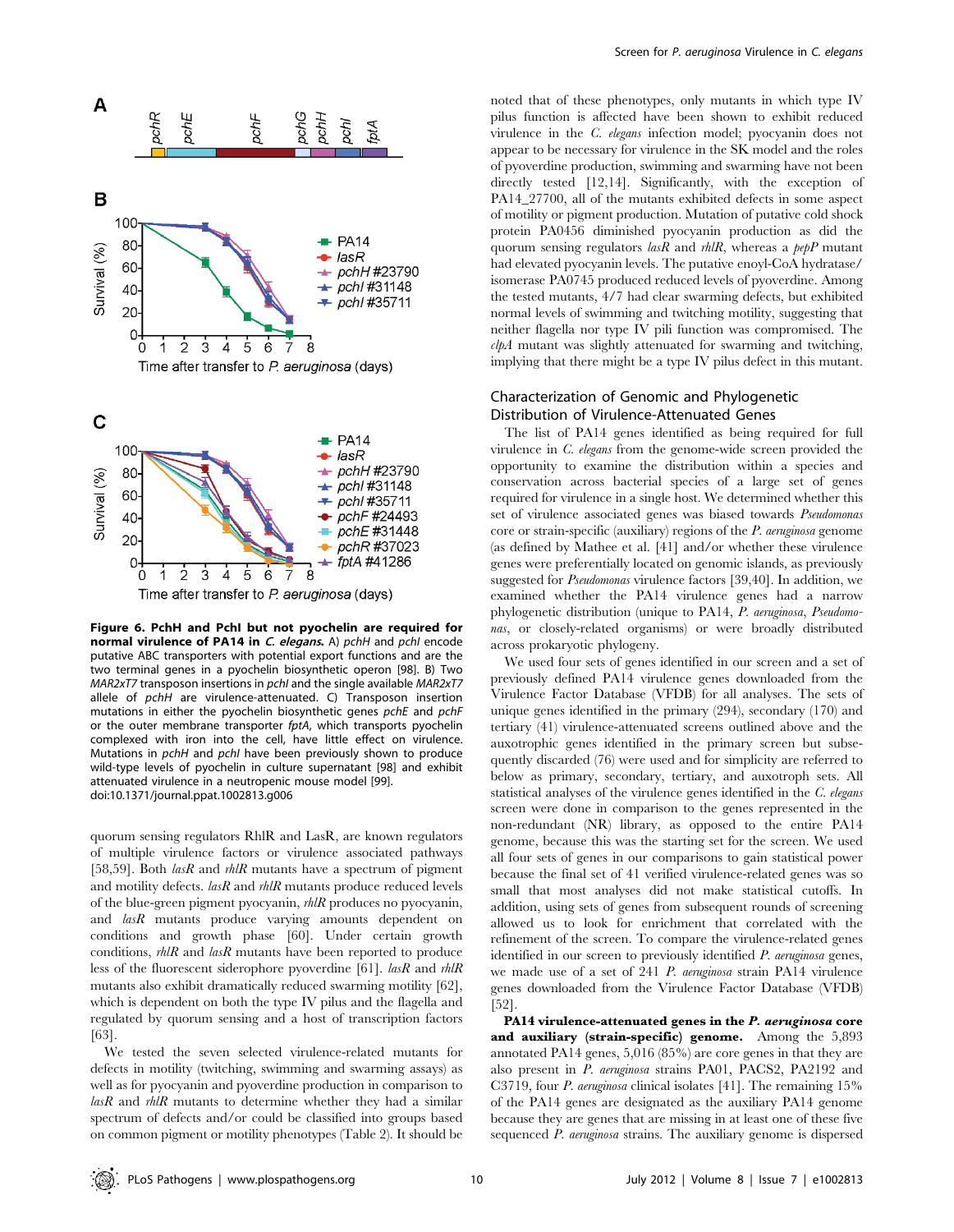Table 2. Pigment and motility phenotypes of seven novel virulence mutants.

| Strain              | Pyocyanin       | Pyoverdine      | Twitching (cm)  | Swimming (cm)   | Swarming (SK) | Swarming (LB)                   |
|---------------------|-----------------|-----------------|-----------------|-----------------|---------------|---------------------------------|
| lasR (deletion)     | $0.06 \pm 0.01$ | $1.10 \pm 0.18$ | $0.49 \pm 0.02$ | $2.30 \pm 0.12$ | $\pm$         | $\qquad \qquad - \qquad \qquad$ |
| rhlR (deletion)     | 0.00            | $1.11 \pm 0.17$ | $0.53 \pm 0.01$ | $2.53 \pm 0.09$ | -             | $\overline{\phantom{a}}$        |
| PA0456 (#36116)     | $0.20 \pm 0.11$ | $1.07 \pm 0.04$ | $0.53 \pm 0.02$ | $2.43 \pm 0.03$ | $+$           | $\pm$                           |
| PA0745 (deletion)   | $1.05 \pm 0.04$ | $0.33 \pm 0.04$ | $0.56 \pm 0.02$ | $2.32 \pm 0.05$ | 土             | $\pm$                           |
| pchH (#23790)       | $0.89 \pm 0.12$ | $0.99 \pm 0.04$ | $0.53 \pm 0.02$ | $2.40 \pm 0.03$ | $+$           | $\pm$                           |
| pchl $(\#35711)$    | $1.12 \pm 0.05$ | $1.09 \pm 0.07$ | $0.60 \pm 0.01$ | $2.30 \pm 0.10$ | $^{+}$        | $\pm$                           |
| pepP (#31907)       | $1.46 \pm 0.13$ | $0.96 \pm 0.06$ | $0.58 \pm 0.02$ | $1.93 \pm 0.03$ | $++$          | $^{+++}$                        |
| $clpA$ (#39351)     | $0.92 \pm 0.01$ | $0.88 + 0.05$   | $0.48 + 0.02$   | $2.30 \pm 0.12$ | $^{+}$        | $^{+++}$                        |
| PA14 27700 (#32578) | $0.98 \pm 0.03$ | $0.92 \pm 0.06$ | $0.58 \pm 0.02$ | $2.40 \pm 0.00$ | $++$          | $^{+++}$                        |
| PA14 WT             | 1.00            | 1.00            | $0.59 + 0.01$   | $2.31 \pm 0.02$ | $++$          | $^{+++}$                        |

The average ratio of mutant to wild-type pyocyanin levels from four samples and the SEM is shown. The average ratio of mutant to wild-type pyoverdine levels from four samples and the SEM is shown. Twitching motility (1.5% LB agar) was measured as the radius of growth at the interface of the medium and the polystyrene plate and average radius and SEM from three inoculations is presented. Swimming motility was determined by the diameter of the turbid zone in semi-solid LB agar (0.35%) and average radius and SEM from three inoculations is presented. Swarming levels on the surface of 0.5% agar medium were qualitatively evaluated with number of and length of tendrils taken into account.

doi:10.1371/journal.ppat.1002813.t002

across the chromosome with regions of genomic plasticity containing strain-specific segments bordered by conserved genes. It should be noted that approximately 66% of the auxiliary genome is found in species outside of the Pseudomonas genus [41] and that the designated auxiliary and core genes may change somewhat over time as more *P. aeruginosa* genomes are sequenced. The distribution of the primary, secondary, and tertiary genes in the core versus auxiliary genome was statistically identical to the distribution of genes in the NR set. That is, roughly 15% of the virulence-related genes were part of the auxiliary genome (Figure 7A, Table S7). By comparison, we performed the same analysis with the auxotrophic genes and as expected for genes necessary for fundamental cellular metabolism, this set was significantly over-represented in the core genome (p-val $ue = 0.009$ ). Therefore, despite the fact that PA14 is much more virulent than strain PA01 in the C. elegans killing assay [32], our set of functionally defined PA14 virulence factors show no bias for the set of genes that is present in PA14 but absent in PAO1, consistent with our previous preliminary conclusion based on a much smaller data set [32]. Likewise, the representation of the VFDB genes in the core and auxiliary genomes was not significantly different from that of the NR set.

Location of PA14 virulence-attenuated genes on genomic island versus non-islands. We retrieved a list of predicted genomic islands of P. aeruginosa strain PA14 from the IslandViewer website [64] at (http://www.pathogenomics.sfu.ca/islandviewer/ query.php). IslandViewer combines multiple methods of genomic island prediction. A list of PA14 genes located on the predicted islands was compiled. However, we noticed that the set of genes predicted to be on islands by IslandViewer only included 20 of the 143 genes located on the previously defined genomic islands PAPI-1, PAPI-2 and PAGI-1 [40,65]. Therefore, an additional set of genes was compiled consisting of the 143 genes located on these known islands. We determined whether PA14 virulence genes identified in the C. elegans screen were associated with predicted genomic islands or with previously defined islands. Among the PA14 NR mutant set (3.0%; 131) of the genes represented are located on predicted genomic islands (similar to the 3.6%; 215 in entire PA14 genome). None of the identified auxotroph genes were located on predicted genomic islands and only one was located on a known genomic island. The virulence-related genes identified in

our screen exhibited no bias for incorporation on the genomic islands predicted by IslandViewer nor on known genomic islands (PAPI-1, PAPI-2, and PAGI-1); in fact a non-statistically significant skew towards non-island regions of the genome was observed for the primary, secondary and tertiary sets in both comparisons. (Figure 7B,C, Table S7). This is in contrast to the significant overrepresentation of VFDB genes located in predicted genomic islands; i.e., 8.3% of total VFDB genes compared to 3.6% of genes in the genome as a whole (Figure 7B). However, the VFDB virulence factors were also marginally underrepresented (1 gene,  $0.4\%$ , p-value =  $0.017$ ) on the known islands PAPI-1, PAPI-2 and PAGI-1 (Figure 7C, Table S7). The data above suggest that the virulence-related genes identified in the C. elegans SK model are not preferentially located in plastic regions of the P. aeruginosa genome.

Breadth of phylogenetic distribution of PA14 virulence genes across prokaryotes. Are the predominant contributors to  $P$ . aeruginosa PA14 virulence in  $C$ . elegans genes that are unique to PA14 or *P. aeruginosa* or are they common to many bacteria? The comparisons above suggest that they are not PA14 specific genes, but to ask the question more generally we used a variation of the phylostratigraphy approach [66] in which we evaluated the breadth of the phylogenetic distribution of each PA14 gene by examining 727 bacterial genomes for orthologs of these genes. Each gene was designated as belonging to one of seven breadth categories or phylostrata (0–6) depending on its distribution across the bacterial kingdom, with ''0'' representing genes that are only present in *P. aeruginosa* PA14, "1" for genes present in other *P*. aeruginosa strains but absent outside the species, ''2'' for genes occurring in other species in the genus Pseudomonas but absent outside the genus, and so forth, with the most broadly-distributed category ''6'' found in Archaea as well as bacteria (Figure S13; see Materials and Methods). It should be noted that each ORF is given a ''breadth of phylogenetic distribution'' designation based on the presence of a putative ortholog in the most distantly related organism and does not necessarily imply that orthologs for the given ORF are present in all groups less divergent than this most distantly related organism.

Whereas ''breadth of phylogenetic distribution'' may be a meaningful surrogate for the age of a gene in the case of eukaryotes, there is a significant pitfall to using it as such in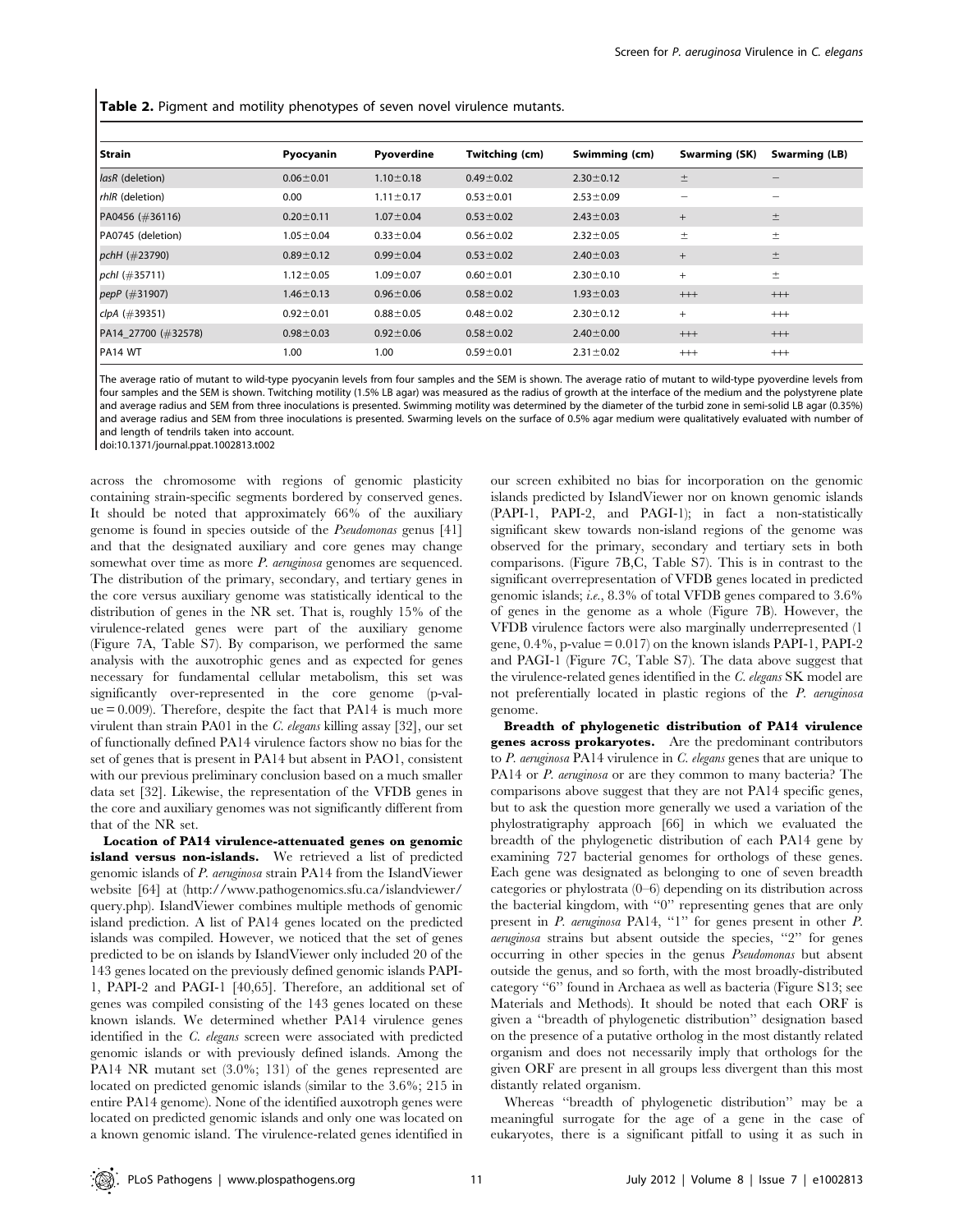

Figure 7. The distribution of P. aeruginosa PA14 genes required for virulence in C. elegans in the Core vs. Auxiliary genome and on both predicted and known genomic islands. A) The percentages of P. aeruginosa PA14 genomic genes, PA14-NR Set mutants, and primary, secondary, tertiary, auxotroph, and VFDB set genes that are part of the P. aeruginosa core and auxiliary genome as defined by Mathee et al. [41]. The auxotroph set is disproportionately part of the core genome. Genes in the primary, secondary, tertiary, and VFDB sets have proportions in the core and auxiliary genes that are statistically indistinguishable from the PA14 NR set and from the genome as a whole. B) The percentages of genes from the PA14 genome, the PA14-NR Set, and from the primary, secondary, tertiary, auxotroph, and VFDB sets that are located on genomic islands predicted by IslandViewer. Representation of primary, secondary, and tertiary gene sets on predicted islands was statistically representative of the genome as a whole and of the NR-set, whereas VFDB genes had a statistical overrepresentation of genes located on predicted genomic islands ( $p = 0.0005$ ). C) The percentages of genes from the PA14 genomic, the PA14-NR Set, and from the primary, secondary, tertiary, auxotroph, and VFDB sets located on the known PAPI-1, PAPI-2, and PAGI-1 genomic islands. Representation of primary, secondary, and tertiary set genes was statistically identical to the genome as a whole and the NR-set. VFDB genes were statistically underrepresented on the known islands ( $p = 0.007$ ). Refer to Table S7 for statistics. doi:10.1371/journal.ppat.1002813.g007

prokaryotes, because horizontal gene transfer between unrelated prokaryotic lineages could distort the apparent age of a gene. An apparently young, narrowly distributed gene could be older than it seems if horizontally transferred from a previously unrelated unsequenced organism, but it would appear to be a new within the P. aeruginosa lineage. A more serious problem is presented by genes that appear older than they are, as a result of a limited number of horizontal gene transfer events between unrelated lineages. We reasoned that we could mitigate this latter complication by including information about the frequency of occurrence across the clades in which genes are represented. Broadly distributed genes that occur with high frequency across their phylogenetic breadths, have, we believe, a greater likelihood of being genuinely ''old'' genes. We therefore created a subset of our most broadly distributed genes, categories 4, 5, and 6, that are also represented in 50% or more of the sequenced genomes in the clades in which they occur. We dubbed this subset ''high-frequency-broadphylogeny'' or HFBP genes, which comprise 6.9% of the NR Set. Since we were also interested in examining the representation of the newest or most recently acquired genes in P. aeruginosa strain PA14, we also considered genes that were *Pseudomonas*-genusspecific, which we dubbed ''PGS'' genes. For this set, we binned genes of breadths 0, 1, and 2, which total 9.6% of the NR set, reasoning that such a set would represent relatively new genes, while at the same time being a large enough set to provide some statistical power.

The distribution of phylogenetic breadths of all the PA14 genes, all the PA14 NR set mutants, and the primary, secondary, tertiary and auxotrophic set mutants is shown in Figure S13, with statistical analysis presented in Table S7. The virulence-attenuated primary, secondary, and tertiary sets of genes identified in the C. elegans screen show a trend of underrepresentation in the narrowest phylogenetic breadth classes, with the tertiary positives, the set that predominantly includes highly virulence-attenuated mutants, being most underrepresented in the narrow phylogenetic breadth classes. However, taken individually, these underrepresentations are not statistically significant, due to the small number of mutants in each set.

When the same analysis was performed examining the HFBP and PGS gene sets in comparison with all the other PA14 genes (Figure 8, Table S7), we observed that there was a significant overrepresentation of HFBP genes among auxotroph set (pvalue =  $5.47 \times 10^{-28}$ ) and in the primary, secondary and tertiary mutant sets (p-values of 0.00004, 0.0005, 0.006, respectively). At the same time, there was an underrepresentation of Pseudomonasgenus-specific (PGS) genes among the primary set (5.8% vs 9.6% in the NR Set, with p-value  $= 0.01$ ), and the proportion of PGS genes appeared even more depleted among secondary and tertiary gene sets (5.3% and 2.4%), although the smaller size of these sets rendered these underrepresentations not statistically significant. However, we believe the statistically significant underrepresentation of PGS genes in the primary set, combined with the successive, increasing depletion of that category in the secondary and tertiary positives, suggests that those depletions are not spurious. In contrast to the gene sets from our screen, HFBP genes were underrepresented in the VFDB P. aeruginosa strain PA14 gene set (p-value = 0.00013). The apparent underrepresentation of Pseudomonas-genus-specific genes, most likely the youngest genes, and the overrepresentation of high-frequency-broad-phylogeny genes that likely represent older genes, point to a skew in the primary, secondary, and tertiary mutant sets toward older genes, and away from young, newly-acquired, or fast-evolving genes.

Taken together, these analyses of the genomic and phylogenetic distribution of virulence-attenuated genes demonstrate that the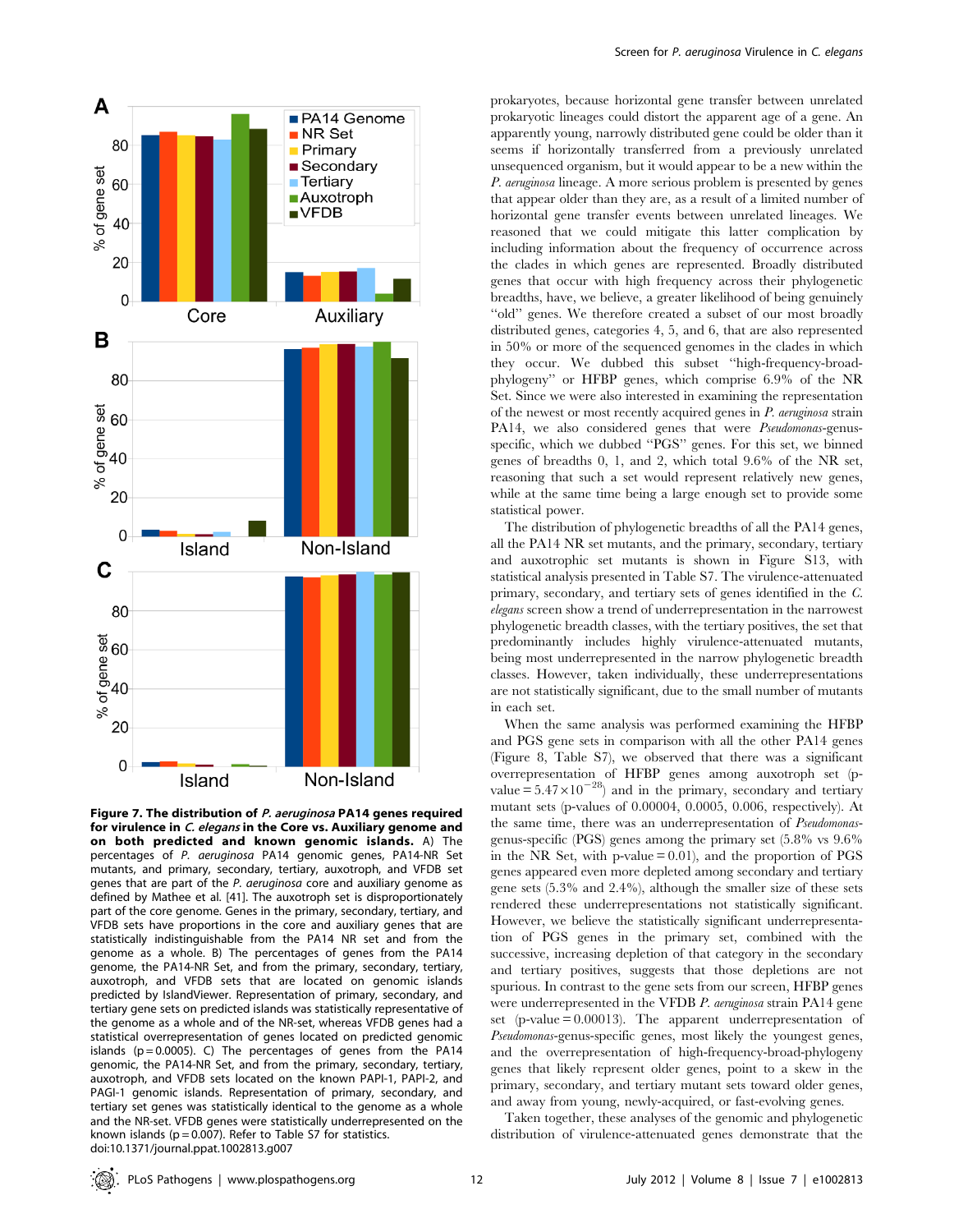

Figure 8. Among the PA14 genes required for virulence in C. elegans, ''Pseudomonas-genus-specific'' (PGS) genes are underrepresented, whereas ''high-frequency-broad-phylogeny'' (HFBP) genes are overrepresented. Based on phylostratigraphic analysis, PA14 genes required for virulence in C. elegans were classified as either ''Pseudomonas-genus-specific'' (PGS), presumably representing the newest genes in PA14, ''high-frequency-broad-phylogeny'' (HFBP), representing the oldest, most conserved genes in PA14, or ''all others''. The percentage of each gene set, including the PA14 genome genes, the PA14-NR, primary, secondary, tertiary, auxotroph, and VFDB gene sets that are classified as PGS genes, HFBP genes, or all others genes, are shown. HFBP genes comprise 10% of the PA14 genome, and about 7% of the NR set genes. Furthermore, HFBP genes are increasingly overrepresented with successive iterations of the screen accounting for 13% of the primary set (p-value = 0.00004), 14% of the secondary set (pvalue = 0.0005) and 19% of the tertiary set (p-value = 0.006). HFBP genes make up greater than 50% of the auxotroph set with a (pvalue =  $5.47 \times 10^{-28}$ ) relative to the NR set. The PA14 VFDB set contains an underrepresentation of HFBP genes (1.6%, p-value = 0.0001). PGS genes make up 11% and 9.6% of the PA14 genome and NR set respectively. Over successive iterations of the screen, PGS genes become numerically more underrepresented relative to the NR set, comprising 5.7% of the primary set  $(5.7% , p-value = 0.01)$ , 5.2% of the secondary set (p-value = 0.03, not statistically significant), and 2.4% of the tertiary set (p-value = 0.08, not statistically significant). Due to the small numbers of genes in the secondary and tertiary sets, only the underrepresentation in the primary set is significant after application of multiple comparison correction (FDR,  $q \le 0.05$ ). PGS genes are underrepresented in the auxotroph set (0%, p-value = 0.0006). Statistical data for this figure are presented in supplemental Table S7. doi:10.1371/journal.ppat.1002813.g008

genes required for PA14 virulence in C. elegans are distributed throughout the PA14 genome on both predicted genomic island and non-island regions, are not unique to a particular P. aeruginosa strain and in fact are disproportionately potentially old genes with identifiable orthologs across a wide breadth of prokaryotic species.

#### **Discussion**

#### P. aeruginosa PA14 Genes Required for C. elegans Killing

We set out to define the spectrum of genes required for P. aeruginosa PA14 infection in a single host organism with the ultimate goal of elucidating the mechanisms underlying pathogenesis in this multi-host opportunistic pathogen. A genome-wide unbiased screen for P. aeruginosa strain PA14 mutants defective in killing C. elegans identified a set of 180 putative virulence-related mutants (corresponding to 170 genes) after two rounds of screening. The screen was validated by the isolation of mutants previously shown to be required for P. aeruginosa virulence in both nematodes and mammals or known to regulate processes or pathways linked to pathogenesis including, but not limited to, genes involved in quorum sensing, two component regulators of virulence, transcriptional regulators, genes involved in type IV pilus production, and O-antigen biosynthesis. Twenty genes in the 170 gene set overlapped with a set of previously defined virulence factors in VFDB, a database of Pseudomonas-related virulence factors. Overall, the PA14 genes identified in the genome-wide screen have an overrepresentation of highly conserved genes present in many bacterial phyla and are part of the stable P. aeruginosa genome, rather than being located on pathogenicity islands.

The set of 170 virulence-related genes is broadly distributed across 27 defined functional classes and DAVID GO term analysis and mapping onto KEGG pathways did not reveal any interpretable enrichment for particular functions or pathways. This breadth of functional classes parallels the virulence-attenuated mutants identified in an independent unbiased screen using signature tagged mutagenesis carried out by Potvin and coworkers in a rat chronic infection model [46]. Unlike the genes identified in our screen and by Potvin et al., virulence-related factors in the VFDB are enriched for secretion- and adherence-related proteins. A major difference between the virulence-related genes in VFDB and the genes identified in our unbiased screen is that many of the genes in VFDB were included because they encode secreted toxins, secretion systems, or cell surface structures [52,67]. However, the sensitivity of our screen favored identification of mutants with strongly attenuated virulence. This was expected given the nature of the primary screen that required that both the parent nematodes live long enough to produce a significant brood and that the nematode brood mature on the mutant bacterial lawn. It is possible, therefore that mutants with a weak virulenceattenuated phenotype were not detected and this could potentially skew the collective analysis of virulence factors.

One explanation for why so few mutants identified in our screen correspond to secretion pathways or to secreted effectors is that many of P. aeruginosa virulence effectors appear to function redundantly in the C. elegans killing assay. In support of this conclusion, disruption of the ExoU cytotoxic phospholipase had no statistically significant impact on virulence, but appeared to create a sensitized background that allowed the detection of other relatively weak virulence factors. Further, McEwan et al. have shown that whereas PA14 exotoxin A (toxA) mutants have no or little defect in virulence, overexpression of ToxA in E. coli activates the worm immune system and ultimately kills an immunecompromised animal, suggesting that ToxA may play an active, but to date undetected, role in PA14 pathogenesis in the nematode host [68]. Similarly, Dunbar et al. [69] have shown that ToxA inhibits protein synthesis in C. elegans intestinal cells during an infection. ExoU and ToxA are secreted by distinct systems and the weak virulence attenuation of secretion system mutants in C. elegans implies that multiple secretion systems and effectors may contribute to virulence in C. elegans with no single system being paramount.

An alternative explanation for the identification of a limited number of secretion-related mutants in our screen may be linked to the fitness costs of maintaining a large set of effectors targeting a wide range of potential hosts. Only four Type III effectors have been identified in P. aeruginosa, whereas 46 families of effector proteins have been identified in various strains of the related plant pathogen P. syringae [70] and a typical P. syringae strain has 20 to 30 effectors [71]. In P. syringae, which has a much more limited host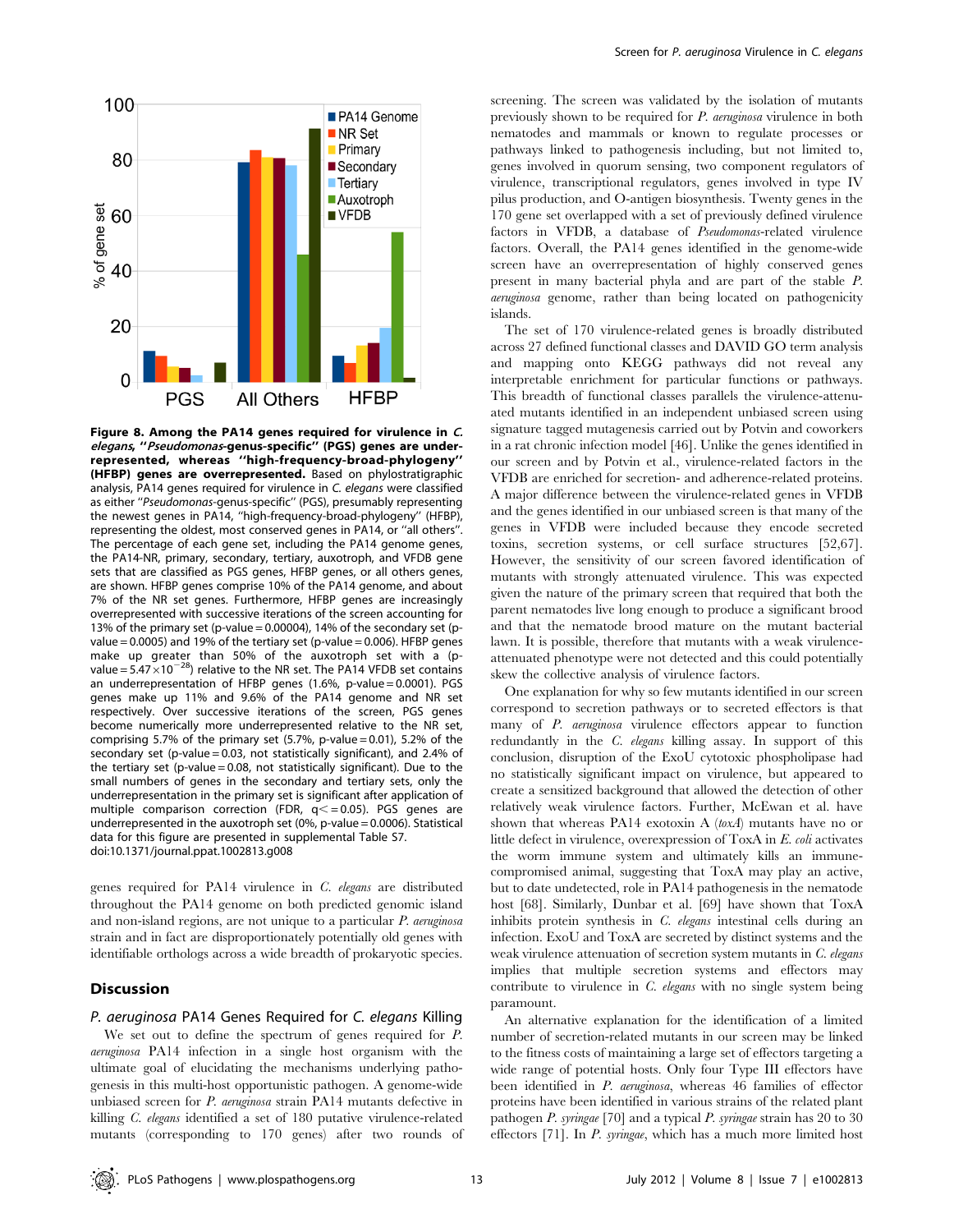range than P. aeruginosa, type III effectors mostly target host defense signaling pathways and both enhance virulence in particular host plants, while eliciting a strong immune response in others [72]. This fact, combined with the observations that the genes encoding secreted effectors are often under diversifying selection [38,73] and are typically located in plastic regions of the genome  $[70,74]$ , suggests that *P. syringae* strains actively co-evolve with a limited number of hosts. In contrast, from first principles, it seems highly unlikely that a broad host-range pathogen like P. aeruginosa PA14 can be simultaneously co-evolving with all of its multiple hosts. Therefore P. aeruginosa might employ a broader set of strategies to ensure survival in diverse hosts instead of maintaining large sets of host-specific virulence-related effectors.

In this context, a number of the strongly virulence-attenuated PA14 mutants identified in our screen may correspond to factors that enable survival of P. aeruginosa in the hostile environment of the C. elegans intestinal tract, which is acidic and filled with enzymes such as proteases, lipases, and DNAse that potentially disrupt bacteria [75]. Moreover, in response to pathogens, the nematode specifically upregulates transcription of many putative antimicrobial genes [18]. In order for P. aeruginosa to proliferate in the intestine and cause disease, it first has to survive. Both the two component potassium sensor KpdD and the nitrogen assimilation regulatory protein GlnK, identified in our screen, have recently been shown to play a role in the persistence of S. typhimurium in the C. elegans intestine and defects in outer membrane integrity may reduce the survival of  $kdpD$  and  $ghK$  mutants in the host [76]. In addition, the identification of two PA14 genes required for biosynthesis of glutathione, gshA and gshB, may be related to the role of glutathione as a protectant against stresses encountered in the worm intestine including reactive oxygen species and low pH [77]. Cold shock domain proteins, like PA0465 identified in our screen are another class of molecule that are induced by environmental stress and are generally thought to play a protective role in the cell [78].

Identification of a number of PA14 mutants corresponding to metabolic genes illustrates the importance of nutrient acquisition in virulence. Without specific biosynthetic or metabolic capabilities a pathogen may be unable to colonize or grow within a host. For example, P. aeruginosa mutants defective in purine biosynthesis are unable to replicate in neutropenic mice, presumably because the in vivo environment is deficient in purine [48]. In the cases of intercellular pathogens such as Listeria monocytogenes and Mycobacterium tuberculosis, specific amino acid and nucleotide auxotrophs are reduced in growth in vivo [79,80]. We identified a number of metabolic genes including  $prpB$  and  $prpC$  and several aru genes that may be important for bacterial metabolism and growth under the nutrient conditions within the nematode intestine. Further, some of the putative virulence-attenuated mutants identified in the primary screen that were set aside for further study because they were determined to be auxotrophs (a typical step in many screens) might specifically reflect nutrient availability in the nematode intestine. In this regard it is notable that mutations in nine purine, five pyrimidine, and six tryptophan biosynthetic genes were identified in the primary screen for virulence-attenuated mutants, and although some of these mutants exhibited reduced growth on the killing assay medium, many did not have any observable difference from wild-type PA14, suggesting that the reduction in virulence might be due to aberrant growth of these auxotrophs in vivo.

The predominant contributors to PA14 virulence in our C. elegans infection based assay appear not to be individual effectors, but genes that regulate numerous effectors (like the quorum sensing regulators  $\text{las}R$  and  $\text{rh}lR$ ), genes that are vital for protecting the bacteria from the host defense onslaught, and genes that help P. aeruginosa obtain the necessary nutrients to survive in the host. Therefore the strategy of a broad host range opportunistic pathogen might fundamentally differ from a pathogen that targets specific hosts, relying more on multiple partially redundant secretion systems and their cognate effectors and strategies for survival under a wide-variety of metabolic and environmental conditions.

## Location of P. aeruginosa Virulence Factors in the Core P. aeruginosa Genome

The long-recognized association between virulence genes and regions of genomic plasticity, particularly genomic islands acquired by lateral transfer of genetic material [81], has been attributed to the competitive advantage conferred by horizontallyacquired virulence factors in an ongoing co-evolutionary struggle between a host and pathogen. Two pathogenicity islands carrying plant and animal virulence-related genes have been identified and characterized in P. aeruginosa PA14 (PAPI-1 and PAPI-2). Of the 11 genes located on PAPI-1 previously shown to be required for normal levels of virulence in plants and mice  $[40]$ , only one (rcsC) was identified in our secondary screen as a weak mutant and it did not re-test in the tertiary screen. Overall our results showed no enrichment of virulence-associated genes on predicted genomic islands, or on the known genomic islands PAPI-1, PAPI-2, or PAGI-1. More generally, whether or not virulence genes in aggregate are preponderantly associated with genomic islands in P. aeruginosa has not been experimentally demonstrated. The statistical power of analysis with respect to the genomic locations of genes is limited in part by the fact that not all genes are expected to segregate independently. In this regard, it is worth noting that the apparent enrichment of P. aeruginosa VFDB genes on predicted genomic islands is primarily due to the cluster of functionally interdependent Type III secretion apparatus genes located between gene loci PA14\_42440 and PA14\_42660. In summary, our data and analysis of existing data suggest that neither P. aeruginosa VFDB genes nor the virulence-attenuated genes identified in our screen are preferentially found on genomic islands.

Roughly paralleling our observations with genomic islands, our analysis of the frequency of PA14 virulence genes in the core and auxiliary genomes (both from our screen and the VFDB) showed no statistically significant over or underrepresentation. The main difference between the core versus auxiliary genome distinction, and that of genomic islands, is that auxiliary genes include both genes that are lost from the genomes of some isolates, as well as those genes that are newly acquired. Genomic islands by contrast, specifically include only newly acquired genes. Taken together, these results suggest that there is no specific enrichment of P. aeruginosa virulence-related genes on islands or in strain-specific regions of the P. aeruginosa genome, at least with respect to those that are involved in the C. elegans slow killing assay.

To further test the hypothesis that the arsenal of P. aeruginosa virulence factors includes newly evolved and or newly acquired genes we investigated the phylogenetic breadth of distribution of the PA14 virulence genes, as well as the degree to which they belong to a set of putative old conserved genes, the so-called highfrequency-broad-phylogeny (HFBP) set, and probable newer genes, the Pseudomonas-genus-specific (PGS) set. We found that consistent with the result that virulence genes are not located on islands, that PA14 virulence genes involved in C. elegans killing are enriched in HFBP genes, which as a group are likely to be the most ancient and conserved prokaryotic genes. The vast majority of PA14 virulence genes appear not to be specific to the *Pseudomonas* genus, and in fact, such recently acquired or novel genes are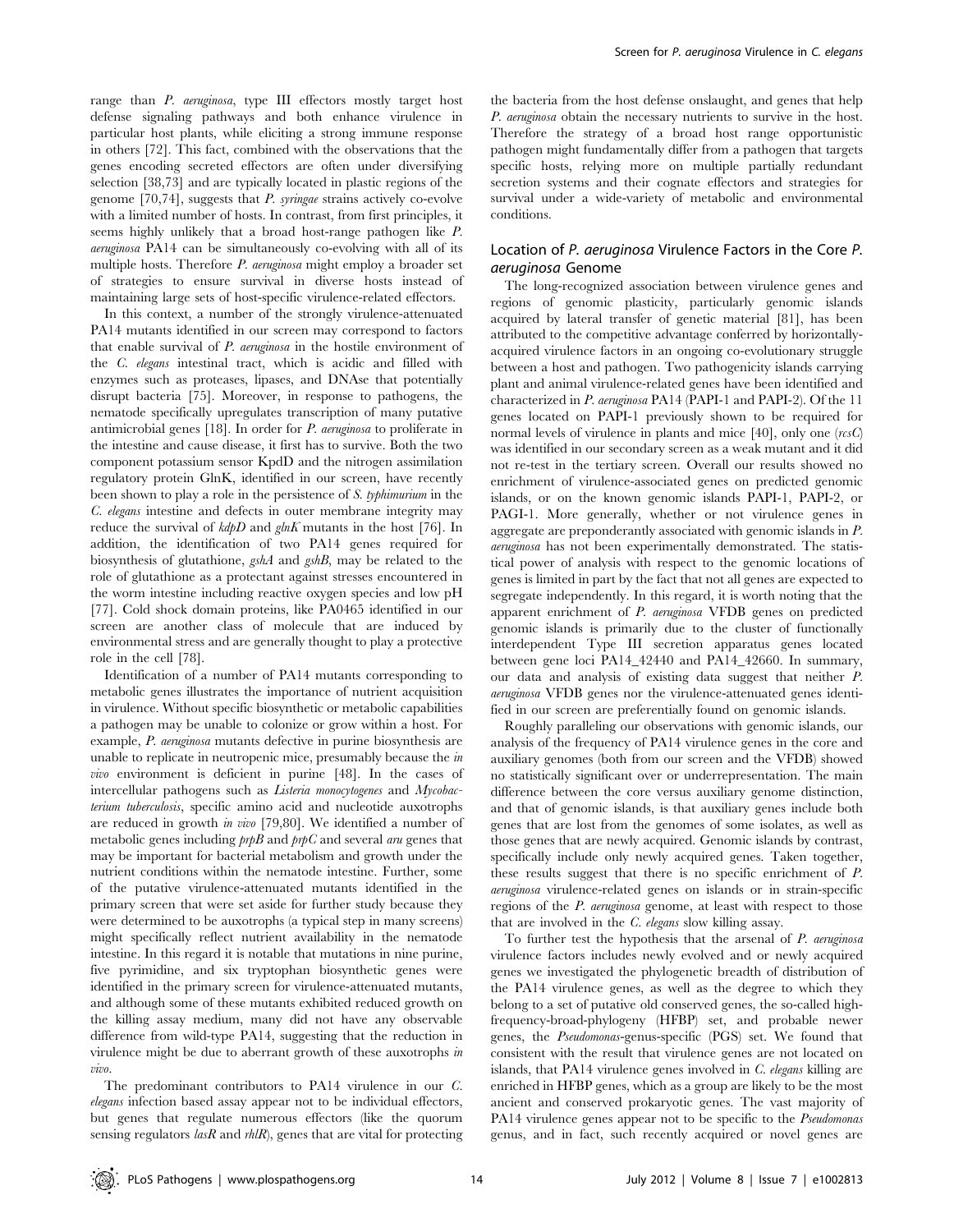underrepresented among our putative virulence genes. These observations underscore the point that many virulence factors with the most significant contribution to virulence can be old, highly conserved genes.

## Assessing the Generality of the P. aeruginosa C. elegans Infection Model

Although the C. elegans model, in which nematodes are "forcefed'' a monoculture of P. aeruginosa [13,43,44], is somewhat artificial, so are other laboratory models of P. aeruginosa infection that require pricking of the body of a fly [45], lung inoculation with agarose beads in rats [46] and mice [47], and non-lethal cutaneous burns in mice [82]. The artificiality of these models and the need for a compromised host is in part dictated by the opportunistic nature of the pathogen. The fact that conserved immune defense pathways are activated in the C. elegans host by P. aeruginosa strongly supports the view that the nematode is responding to P. aeruginosa as a pathogen [83]. Although we don't yet know whether P. aeruginosa is a natural pathogen of C. elegans, since both organisms live in the soil, it is likely that they encounter one another, and it is not inconceivable that the pathogenicity interactions that we observe may approximate the interactions of P. aeruginosa with weakened individual C. elegans animals in the wild.

Although some putative P. aeruginosa virulence factors are common to both mammalian and C. elegans host models, the degree to which *P. aeruginosa* virulence factors are shared, and implicitly, the degree to which P. aeruginosa virulence strategies are common to C. elegans and mammalian hosts is not yet clear. That only a single putative virulence-related gene is shared between the 170 virulence-attenuated genes from our secondary set, the rat chronic infection set defined by Potvin et al., and the VFDB set, argues against the idea of a core set of virulence factors common to all infection models. The spectrum of virulence factors that play a role in a given host model is likely to depend on a wide variety of factors including the characteristics of the site of infection, such as pH, ionic strength, nutrient availability, and temperature, the type of immune compromise, the phase of infection, and the particulars of the immune response, including the presence of host factors, and even host behavior. Indeed, two additional PA14 pathogenicity assays in C. elegans have been developed in our laboratory, a toxin-mediated killing model [12,14] and a liquid killing assay (N. Kirienko and F. Ausubel, unpublished). PA14 appears to utilize distinct mostly non-overlapping sets of virulence-related genes to kill nematodes in the three different models. Nevertheless, all three of these assays have identified virulence factors that play important roles in various aspects of mammalian pathogenesis. The implication for human pathology is that the predominant virulence factors that play a role in different types of P. aeruginosa infection in humans may be somewhat distinct.

#### Implications for Multi-host Opportunistic Pathogens

In summary, the data from our unbiased genome-wide screen for P. aeruginosa virulence factors involved in C. elegans killing in a specific infection model, suggest that in comparison to host-specific pathogens, P. aeruginosa may employ a smaller arsenal of hostspecific effectors, and rely more on conserved, generic virulence factors and on its ability to endure host defense responses. While it is not yet clear that this same strategy is employed by multi-host pathogens beyond P. aeruginosa that are capable of infecting organisms from multiple phylogenetic kingdoms, this may explain why the major genes contributing to PA14 virulence in C. elegans are not overrepresented on genomic islands, are not PA14 or P. aeruginosa specific genes, and may in fact be biased for ancient genes common to many other prokaryotic species. These

observations are consistent with the view of  $P$ . aeruginosa PA14 as a generalist pathogen for which the relationship with C. elegans is opportunistic rather than co-evolved. Indeed it is likely that no significant co-evolution occurs between  $P$ . aeruginosa and any of the hosts for which it is an opportunistic pathogen, both because of the rarity of pathogenic interaction, and because of the likelihood that co-evolution with multiple hosts would necessitate balancing opposing evolutionary pressures from those hosts. From a clinical perspective, the multiplicity and apparent combinatorial nature of P. aeruginosa's virulence factors may pose a challenge for the development of new therapeutics to fight Pseudomonas infection. This work does not settle the question of whether the profile of virulence factors of a multi-host pathogen is likely to be different from that of host-specific pathogens in terms of the reliance on conserved effectors that target highly conserved features of eukaryotic biology, but it is a question that deserves further inquiry.

#### Materials and Methods

#### Bacterial Strains

P. aeruginosa strain PA14 mutants are gentamycin resistant MAR2xT7 transposon insertion mutants unless otherwise stated [42]. The  $lasR$  mutant used as a control was a deletion that removes the lasR ATG and carries a gentamycin cassette [84]. Similarly, the  $rh$ lR mutant used as a control in the pigment and motility assays was a deletion mutant that carries a gentamycin cassette [84]. These mutants have an identical avirulent phenotype to subsequently generated clean in-frame PA14  $\Delta$ lasR and  $\Delta$ rhlR mutants (data not shown). The  $piA$  mutant is a tetracycline resistant Tn5-B30 transposon insertion mutant provided by G. O'Toole [85].  $\Delta$ PA0745 is a complete in-frame deletion of the ORF with a concomitant insertion of a PacI restriction site generated by the method previously described in Chand et. al. [86]. Unless otherwise indicated, MAR2xT7 mutant bacteria were streaked from frozen stocks onto LB agar containing  $15 \mu g/ml$ gentamycin to isolate single colonies used for inoculation. WT PA14 (as well as  $lasR$  and  $pilA$  mutants) was streaked on LB agar containing  $100 \mu g/ml$  rifampicin.

#### Nematode Strains

N2 Bristol L4 animals were used for the primary and secondary screens. Tertiary tests were done with CF512 fer-15(b26)II;fem- $1(hc17)IV$  temperature sensitive sterile nematodes. CF512 worms were propagated at  $15^{\circ}$ C, egg-prepped and hatched overnight at  $20^{\circ}$ C in M9 liquid media in the absence of food. Starved L1 animals were dropped onto NGM plates seeded with standard E. *coli* OP50 and grown for approximately 20 hours at  $15^{\circ}$ C and then 20 more hours at  $25^{\circ}$ C to generate staged L4 sterile animals for experimentation.

#### Primary Screen

We used the non-redundant PA14 *MAR2xT7* transposon library of ordered mutants to screen for avirulent mutants [42]. The entire library was screened twice with the exception of a single 96-well plate of mutants (plate 14.3) that was not screened because it contained mostly known slow-growing mutants. Bacteria were inoculated from the frozen 96-well stock plates into 150 µl of LB in 0.5 ml 96-well Masterblocks (Greiner) and grown overnight with shaking for 16 hours at  $37^{\circ}$ C. 10 µl of each culture was spotted onto slow killing (SK) agar (standard nematode growth media, NGM, containing 0.35% instead of 0.25% peptone) in each of two wells of a 6-well culture plate (Falcon) [12]. Two previously identified virulence-attenuated mutants, quorum sensing regulator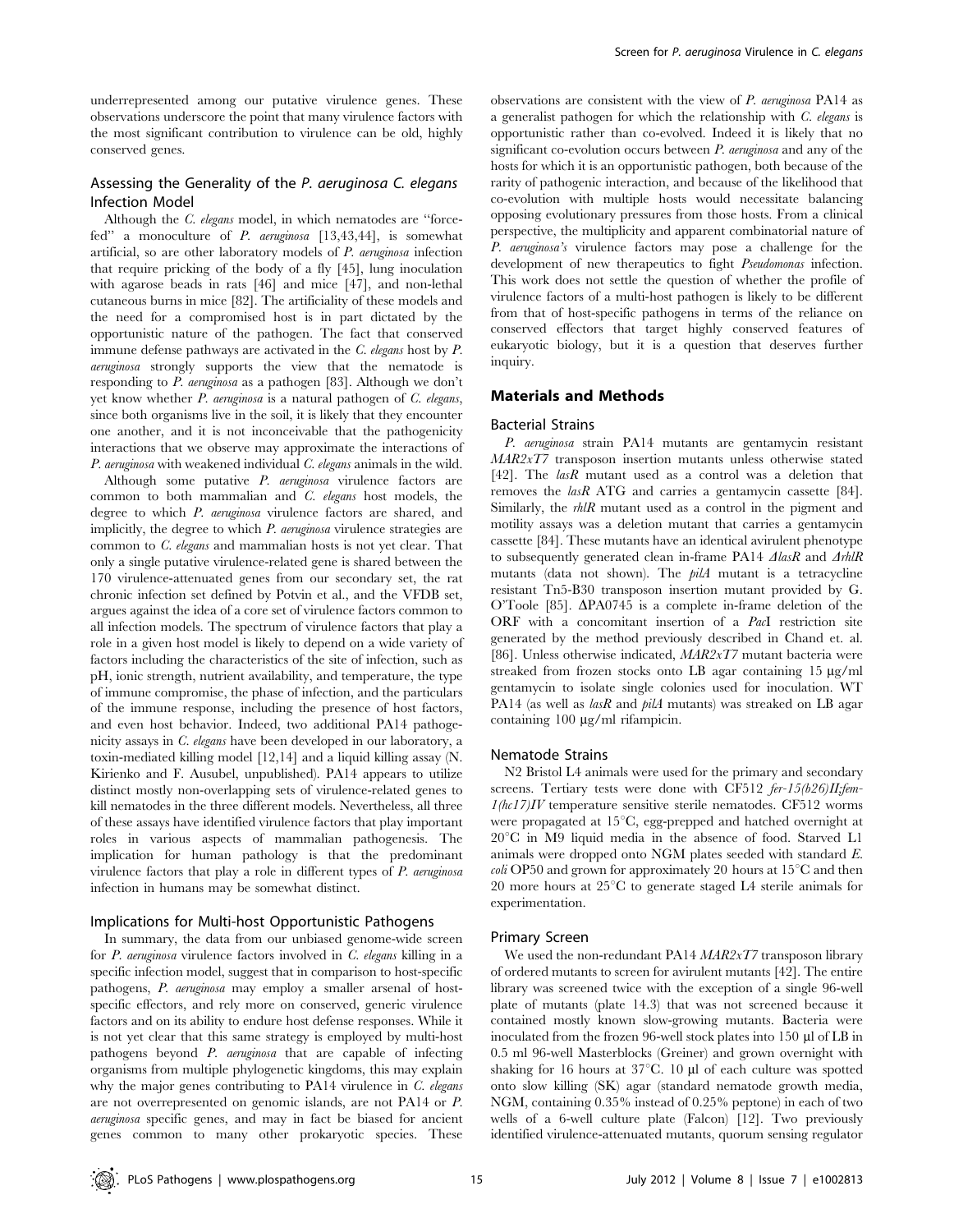$lasR$  (highly attenuated) and typeIV pilin  $pilA$  (moderately attenuated) were included as positive controls in the screen. Plates were scored qualitatively after 4 days at  $25^{\circ}$ C and designated as either ''strong'', indicating large numbers of gravid animals (generally on  $\text{las}R$  mutant bacteria hundreds of gravid nematodes were present and the bacterial lawn was mostly or completely consumed) or ''weak'', indicating an observable increase in the number of worms or gravid adults present compared to PA14 (pilA usually resulted in an increase in the total brood size with a bias towards older stage larvae and gravid adults; the pilA control wells exhibited variability in the number of progeny alive and were near the limit of sensitivity in the screen). Each mutant was screened blind on two separate days for a total of four wells screened per mutant. Mutants that were scored as strong in either one or both repetitions or weak in both were retained for a total of 399 primary mutants. Approximately half way through the primary screen it became clear that lawn growth phenotype was relevant to our study, and from then on we scored for lawn growth. We therefore have a crude assessment of growth for about 50% of the mutants identified in the primary screen.

#### Auxotroph Screen

All 399 of the mutants from the primary screen were streaked from the frozen library stock onto LB agar plates containing 15  $\mu$ g/ml gentamycin and grown overnight at 37 $^{\circ}$ C. To quickly test for potential auxotrophs, a single colony from each mutant was picked and streaked on 1) Neidhardt supplemented MOPS defined media without amino acids or nucleotides (TEKNOVA EZ Rich Media), 2) Neidhardt supplemented MOPS defined media plus amino acids and nucleotides, and 3) LB containing 15 mg/ml gentamycin agar plates. Plates were incubated overnight at  $37^{\circ}$ C. 86 mutants that either exhibited no growth on minimal media minus supplements or significantly reduced growth were removed from the pool of putative avirulent mutants and not examined in further rounds of screening (Table S2). 15/56 of the auxotroph mutants for which a plate growth phenotype had been annotated (see above) had obvious growth defects on SK agar plates.

#### Secondary Screen

The 313 mutants from the primary set that exhibited normal growth on minimal media without addition of amino acids and nucleotides (Table S3) were screened for attenuation of virulence in standard SK assays and scored for both killing of parental  $(P_0)$ animals and the number and maturity of worm progeny produced [13]. A single bacterial colony was inoculated into 5 ml of LB media and grown for 14.5 hours at  $37^{\circ}$ C with aeration on a rotating wheel.  $10 \mu l$  of this overnight culture was spread onto each of two SK agar plates (3.5 cm culture plates (Falcon), plates were incubated for 24 hours at  $37^{\circ}$ C, and then 24 hours at  $25^{\circ}$ C. 30–40 N2 L4 animals (raised on standard NGM plates with E. coli OP50 as food) were picked to each SK plate and the plates were incubated at  $25^{\circ}$ C for a total of 60–80 animals per assay. Live and dead animals were counted 2–3 times over 1–3 days after transfer to the pathogen. Animals were considered dead if they did not respond to a gentle touch and were removed from the plate. After 4 days at  $25^{\circ}$ C, the number and age of the nematode progeny on each plate was qualitatively assessed as compared to those on PA14 WT. Secondary positives were ranked as ''strong'' (strongly virulence-attenuated similar to the lasR mutant), ''moderate'' (less attenuated than *lasR* but greater than or equal to  $piA$ ) and "weak" (less attenuated than  $p \mathcal{U} A$  for parental killing but clearly exhibiting an increase in progeny number and age over WT PA14). 180  $MAR2xT7$  mutants exhibited either attenuation of P<sub>0</sub> parental

killing or allowed increased production and development of nematode progeny (Table S4). The identity of the MAR2xT7 mutants was confirmed by sequencing of arbitrary PCR products as previously described [42], see Table S4.

## Tertiary Screen

58 MAR2xT7 mutants were re-screened in standard SK assays using sterile fer-15(b26)I:fem-1(hc17)IV animals (Table S5). Bacteria were grown as indicated above for the secondary screen. Three 3.5 cm SK agar plates were seeded with each bacterial strain and 35–50 L4 worms were transferred to each plate for a total of 100– 150 animals per assay. Live and dead animals were counted every day over approximately 7 days. PA14 WT and *lasR* were included in each assay as controls. The resulting 41 virulence-attenuated mutants shown in Figure 2 were all tested in at least two separate experiments unless otherwise indicated. Statistical analysis of the curves summarized in Figure 2 was done using Prism 5 Log-rank (Mantel-Cox) test and the difference between the mutant and wildtype curves was highly significant in all cases with a pvalue $< 0.0001$ . Time to 50% survival was calculated (Prism 5.0) linear regression Hill equation LogEC50). All killing assays presented in the manuscript (Figures 3, 4, 5, 6, S5, S6, S7, S8, S9, S10, and S11) are a representative example of two or more experiments that resulted in the summary shown in Figure 2.

#### Assessment of Growth

Growth of bacterial mutants was evaluated by four methods: 1) Overnight cultures inoculated from a single colony into 5 ml of LB and grown for 14.5 hours at  $37^{\circ}$ C with shaking were visually compared to wild-type PA14 grown under the same conditions. Mutants that were observably less turbid were considered slow growers (in the case of PA14\_45650 mutant #54246 the cells appeared to be lysed). 2) Slow killing agar plates spread with each mutant were examined prior to transfer of worms. Bacterial lawns that were thin or exhibited other aberrant phenotypes (nusA mutant #55834 had large colonies that emerged on top of the lawn) were removed from the mutant pool. 3) Many of the secondary and tertiary positive mutants were grown overnight in LB and M63 minimal media in a 96-well plate without shaking and the  $OD_{600}$  was measured every 15 minutes for 15 hours at  $37^{\circ}$ C in a Molecular Devices Spectra Max M5. The rate of growth during two hours of maximal growth was compared to WT (Table S5). 4) The growth of nine mutants (pchH, pchI, PA14\_27700, PA2550, PA0456, PA0745, clpA, PA1216, vqsR) in 5 ml of M63 minimal in a standard culture tube on a rotation wheel at  $37^{\circ}$ C was measured by counting colony forming units. All nine of these mutants grew as well as WT (Figure S12).

#### Pyocyanin Assay

A pyocyanin assay was modified from Essar et. al. 1990 [87]. A single colony of WT or mutant bacteria was inoculated into 5 ml of LB media and grown for 16 hours at  $37^{\circ}$ C on a rotating wheel. 1 ml of saturated overnight culture was transferred to a microfuge tube and cells were pelleted by centrifugation at 14,000 RPM for 2 minutes. 800  $\mu$ l of the supernatant was transferred to a new tube, extracted with 600 µl of chloroform and the phases were separated by centrifugation for 5 minutes at 14,000 RPM. The chloroform phase was then re-extracted with 0.3 ml of 0.2 N hydrochloric acid. The pyocyanin content of 100  $\mu$ l of the aqueous acidic phase was quantitated based on absorbance at 520 nm. The  $A_{520}$  was normalized to cell number ( $A_{600}$  of the original overnight culture). A  $\Delta phzA1-G1/\Delta phzA2-G2$  [88] mutant that does not produce any phenazines had no detectable  $A_{520}$ . The pyocyanin produced by each bacterial strain was measured from the growth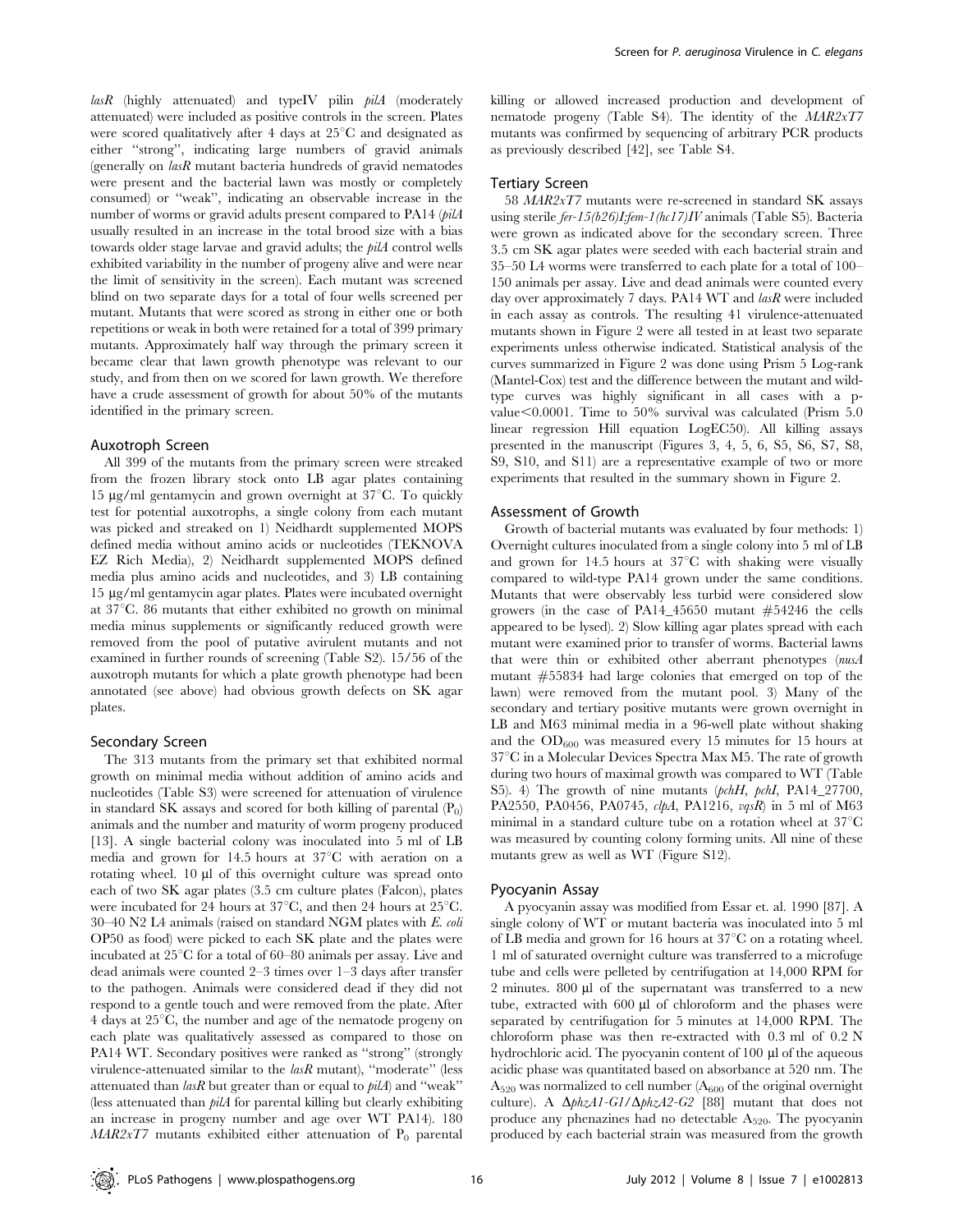of two individual colonies on two separate days. For each of the four cultures, the ratio of  $A_{520}$  (normalized to cell number as measured by  $A_{600}$  of mutant to WT was calculated and the average of these four ratios is shown in Table 2. The error presented is the SEM of the four mutant/WT ratios.

#### Pyoverdine Assay

A single colony of WT or mutant bacteria was inoculated into 5 ml of M9 media and grown overnight for 18 hours at  $37^{\circ}$ C on a rotating wheel. Cells were pelleted by centrifugation at 14,000 RPM for 2 minutes in a microfuge tube and the supernatant was diluted 10 fold in 10 mM Tris pH 7.4. Pyoverdine content was determined by measurement of fluorescence (400 nm excitation, 460 nm emission) [89,90]. No fluorescence above background was detected in pyoverdine biosynthetic mutants,  $pvdD$  (#40342) and  $pvdA$  (#30448). The pyoverdine produced by each bacterial strain was measured from the outgrowth of two individual colonies on two separate days. For each of the four cultures, the ratio of fluorescence (normalized to cell number as measured by  $A_{600}$ ) of mutant to WT was calculated and the average of these four ratios is shown in Table 2. The error presented is the SEM of the four mutant/WT ratios.

#### Swarming Assay

The swarming assay was modified from Overhage (2008) [91]. A single colony of WT or mutant bacteria was inoculated into 5 ml of LB media and grown for 15 hours at  $37^{\circ}$ C with aeration. 2 µl of each overnight culture was spotted onto the surface of LB 0.5% agar and SK 0.5% agar plates and then incubated at  $37^{\circ}$ C overnight. Each mutant was tested in triplicate on two separate days. As expected, the  $\hbar lR$  mutant (deficient in rhamnolipid production) and pilA mutant (typeIV pilin) were defective in swarming [62]. Mutants were visually compared to WT PA14 and were qualitatively evaluated for swarming radius and number of tendrils (Table 2).

#### Swimming Motility

The swimming motility assay was based on Darzins (1993) [92]. A single bacterial colony was picked with a straight end loop and inoculated into LB swim agar (0.35% agar). Plates were incubated 8–12 hours at  $37^{\circ}$ C. The diameter of the flagellum-mediated motility generated turbid zone was measured. Each mutant was tested in triplicate and the average with SEM is presented in Table 2.

#### Twitching Motility Assay

The twitching motility assay was based on O'Toole 1998 [85]. A portion of a single bacterial colony was picked with a straight end inoculation loop and stabbed to the bottom of a LB agar plate (1.5% agar). Plates were incubated overnight at  $37^{\circ}$ C and then 2 days at room temperature. The growth at the interface between the agar and the polystyrene plate (radius from the inoculation point) was measured. The *pilA* mutant exhibited no twitching motility. Each mutant was tested in triplicate and the average with SEM is presented in Table 2.

## Breadth of Phylogenetic Distribution of P. aeruginosa strain PA14 Genes Using a Variation of the Method of Phylostratigraphy [66]

A database of orthologs of P. aeruginosa strain PA14 genes across 727 sequenced prokaryotic genomes (including PA14) was created. Finished microbial genome sequences were obtained as downloaded packages from the NCBI ftp site (ftp://ftp.ncbi.nlm.nih.

gov/genomes/Bacteria/) on August 25, 2008. PA14 proteins were used as BLASTP queries against each bacterial genome. Putative orthologs were reciprocal best hits against the corresponding proteins in the subject genomes. Blast results against subject genomes were required to have an e-value equal to or less than 0.0001. Reciprocal blasts against the PA14 genome were required to have e-values of 0.001 or less. Putative orthologs were required to align for at least 80 percent of their length and have less than 20% difference in protein sequence lengths, thereby conserving overall domain structure. The e-value constraint was permissive to allow detection of distant orthologs, but the requirement for alignment length was fairly stringent. Breadth of phylogenetic distribution, also called phylostratum, was a measure of the maximal phylogenetic distance at which an ortholog occurs. Breadth was defined as: 0 for proteins specific to PA14, 1 for proteins that occur in multiple strains of Pseudomonas aeruginosa, but not in other species, 2 for proteins that occur in multiple Pseudomonas species but not in other genera, 3 if across gamma and beta proteobacteria, 4 if across proteobacteria, 5 if across eubacteria, and 6 if across eubacteria and archaea (Figure S13).

#### **Statistics**

P-values for overrepresentation and underrepresentation were calculated as Fisher Exact Test right and left probabilities, respectively, using version 1.21 of the Text::NSP::Measures::2D::- Fisher Perl module, available from CPAN.org [93]. Multiple comparison correction using False Discovery Rate (FDR) was performed where indicated [94]. The maximal value of q was 0.05.

#### KEGG Pathway and GO Term Analysis

Genes of P. aeruginosa strain PA14 were mapped to KEGG pathways using the KEGG Mapper program (http://www. genome.jp/kegg/tool/map\_pathway1.html). The total number of mutants in each pathway was summed for those genes in the PA14 NR set and for each mutant set analyzed. P-values for overrepresentation of each pathway were calculated using Fisher exact test right-probabilities, and their significance was assessed using the Bonferroni correction [94,95]. GO term analysis was performed using DAVID (http://david.abcc.ncifcrf.gov/home.jsp) using the genes in the NR set as a background, and the genes in the sets of analyzed positives as gene-lists. The DAVID software package calculates p-values for each GO term automatically, and also gives an EASE score, which was used to assess the significance of the overrepresentation of any given GO term.

#### Supporting Information

Figure S1 Flow chart of screening procedure for virulence-attenuated PA14 transposon mutants in C. elegans.

Figure S2 Correlation of virulence attenuation in standard SK and progeny survival assays. A) lasR, gacA, ptsP,  $mucD$ ,  $rh$  and  $pi/4$  mutants all have attenuated virulence in a standard slow killing (SK) assay (60–80 N2 worms tested). B) The number and developmental stage of the progeny on the SK plates in panel (A) four days after transfer of the parent worms to pathogen at  $25^{\circ}$ C. On PA14, there were few progeny and no gravid adults were observed whereas gravid adult progeny were found on the virulence-attenuated P. aeruginosa strains. The number and age of progeny on the mutant plates was qualitatively scored in comparison to the PA14 WT plates. Plates seeded with gacA and ptsP were overrun with hundreds of gravid adult worms

<sup>(</sup>TIF)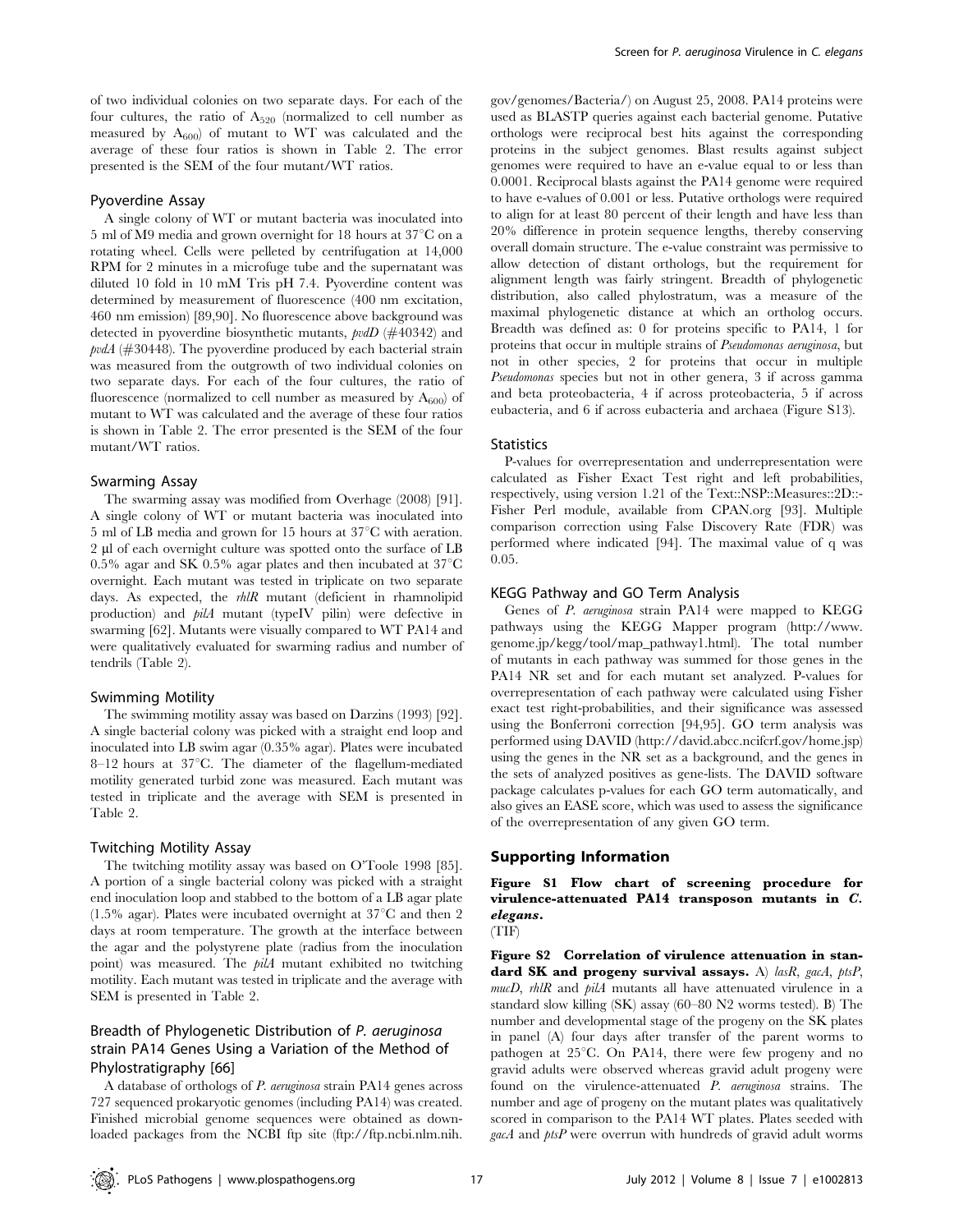that consumed the bacterial lawn. *lasR*,  $mucD$ ,  $rh$ *lR* and  $pi/4$  plates contained fewer gravid adult worms but all were observably greater than plates seeded with WT PA14. (TIF)

Figure S3 Percentage of mutants that are VFDB genes. The percentage of primary, secondary, and tertiary, and auxotroph set virulence-attenuated genes that are VFDB and non-VFDB genes are indicated. VFDB genes are significantly overrepresented in the primary, secondary, and tertiary sets, with p-values of  $5.5 \times 10^{-6}$ ,  $2.1 \times 10^{-5}$ , and  $3.7 \times 10^{-5}$ , respectively. Furthermore, their overrepresentation increases with successive screen iterations.

(TIF)

Figure S4 Venn diagram showing the overlaps between the 170 virulence-attenuated genes obtained in the secondary screen, the Potvin set, and the PA14 VFDB set. (TIF)

Figure S5 Multiple pepP alleles but not alleles of other genes in the operon have attenuated virulence. A) PepP is a cytoplasmic aminopeptidase that cleaves aminoacyl proline dipeptides from the N terminus of polypeptides. In PA14 pepP appears to be the second gene in a 5 gene operon comprised of PA5225, a hypothetical protein,  $pepP$ ,  $ubiH$  a ubiquinone biosynthetic enzyme, PA5225 another hypothetical protein, and terminating with PA5221, an ORF with homology to  $E$ . coli vis $C$  a pyridine nucleotide-disulphide oxidoreductase in the ubiH family. B) Four MAR2xT7 alleles of pepP display highly attenuated C. elegans killing. C) Transposon mutants in  $4/5$  genes in the pepP operon were tested for their effect on virulence (no mutant was available in PA5221). Mutants in the two downstream genes tested, ubiH and PA5222 exhibited wild-type levels of virulence whereas the single mutant in the upstream PA5225 had a modest attenuation of virulence (compared to  $pepP$ ) that might be due to effects on  $pep$ P expression.  $pep$ P mutant  $\#31097$  produced elevated levels of pyocyanin and had somewhat reduced swimming ability, although swarming was normal on both SK and LB (Table 2). The PepP proline aminopeptidase could function in utilization of exogenous peptides as nutrients, degradation of proteins or protein maturation, perhaps of a specific substrate relevant to virulence. There is a precedent for aminopeptidase function being linked to virulence associated phenotypes. P. aeruginosa PepA was shown to be involved in the regulation of alginate biosynthesis [100]. (TIF)

Figure S6 Mutations in cold shock domain (CSD) protein PA0456 are virulence-attenuated in C. elegans but mutations in four other CSD proteins do not affect **virulence.** A) PA0456 is most likely a single gene transcription unit. PA0456 (previously annotated as  $cspB$  in the PA14 genome) contains a canonical cold shock domain (CSD) and is homologous to other CSD proteins (57% identical to the major E. coli cold shock protein, CspA, and 65% to B. subtilis CspB as determined by BLASTP). Although the first cold shock proteins (Csps), a conserved family of small mostly acidic proteins that bind single stranded DNA and RNA, were identified as major proteins induced upon temperature downshift, some members of the family are not induced upon cold shock and many are implicated in other cellular functions [101]. B) Three independent MAR2xT7 transposon insertions in PA0456 have attenuated virulence in C. elegans. C) Transposon insertion mutants in four additional CSD containing genes (capB PA3266, PA0961, cspD PA2622 and PA1960) have wild-type virulence in C. elegans. Five additional

CSD-containing homologs of PA0456 (PA3266, PA1159, PA0961, PA2622, PA1960) were identified by BLASTP against the PA14 protein database with 76, 66, 62, 54 and 41% identity to PA0456 respectively; all 5 contain a CSD as analyzed by Prosite and transposon insertion mutants were available in 4/5 of these genes. Among the CSD containing proteins tested, PA0456 appears to be unique in its role in virulence, suggesting that the cold shock response per se is most likely not required for virulence of PA14. PA14 PA0456 has been reported to be regulated by quorum sensing [102], and in keeping with these findings PA0456 exhibited defects in quorum sensing regulated phenotypes; the PA0456 mutant had reduced pyocyanin production and swarming motility (Table 2).



Figure S7 KinB (PA5484) sensor kinase is required for PA14 virulence in C. elegans. KinB negatively regulates alginate production and has been recently shown to be required for virulence in zebrafish embryos and mice [86,103]. A)  $\text{kmB}$  and its cognate response regulator  $a \not\in B$  form a two gene operon. B) Two  $MAR2xT7$  transposon alleles in  $\sin B$  (as well as an in-frame deletion of kinB described in Chand et al., data not shown) are reduced in virulence. C) Transposon mutants in  $algB$  (and an inframe deletion of algB described in Chand el al., data not shown) exhibited wild-type virulence in C. elegans, paralleling their lack of phenotype in zebrafish [86].



Figure S8 Mutations in putative transcriptional regulator PA14\_27700 and possible ECF sigma factor PA14\_27690 are virulence-attenuated in  $C$ . elegans. A) PA14\_27700, a Crp/FNR-type transcriptional regulator that appears to have no homologue in PA01 [32], is located 264 bp downstream of PA2817 and 66 upstream of PA14\_26790, a FecIlike extracytoplasmic function (ECF) sigma that also has no PA01 homologue. It is unclear whether PA14\_27700 and PA14\_26790 form an operon. B) Multiple MAR2xT7 insertions in both PA14\_27700 and PA14\_27690 are attenuated in virulence. Although not initially identified in our screen, mutants in PA14\_26790 have a strong virulence-attenuated phenotype like PA14\_27700. ECF sigma factors, to which PA14\_26790 has homology, are commonly co-transcribed with a regulatory antisigma factor and the ECF sigma factor and its regulatory antisigma factor frequently play an important role in adaptation to the external environment [104]. Canonical transmembrane anti-sigma factors have a small cytoplasmic regulatory/inhibitory domain linked by a transmembrane domain to a C-terminus sensory domain that resides in the periplasm. PA14\_27700 has neither a signal sequence nor a transmembrane domain suggesting that it functions in the cytoplasm. However, most anti-sigma factors are poorly conserved at the sequence level and there are anti-sigma factors that sense cytoplasmic stimuli. PA14\_27700 #32578, although attenuated in virulence, does not exhibit any obvious defects in pigment production or motility in our assays (Table 2). (TIF)

Figure S9 The virulence-attenuated phenotype of MAR2xT7 insertions in putative enoyl-CoA hydratase isomerase PA0745 is recapitulated by an in-frame deletion and is not dependent on pyoverdine production. A) PA0745, a putative enoyl-CoA hydratase isomerase, is the third gene of what is most likely a 5 gene operon: PA0747 a probable aldehyde dehydrogenase, PA0746 a putative acyl-CoA dehydrogenase, PA0745, PA0744 another putative enoyl-CoA hydratase/ isomerase, and PA0743 a probable 3-hydroxyisobutyrate dehydrogenase. B) Insertions in PA0745 exhibit a virulence-attenuated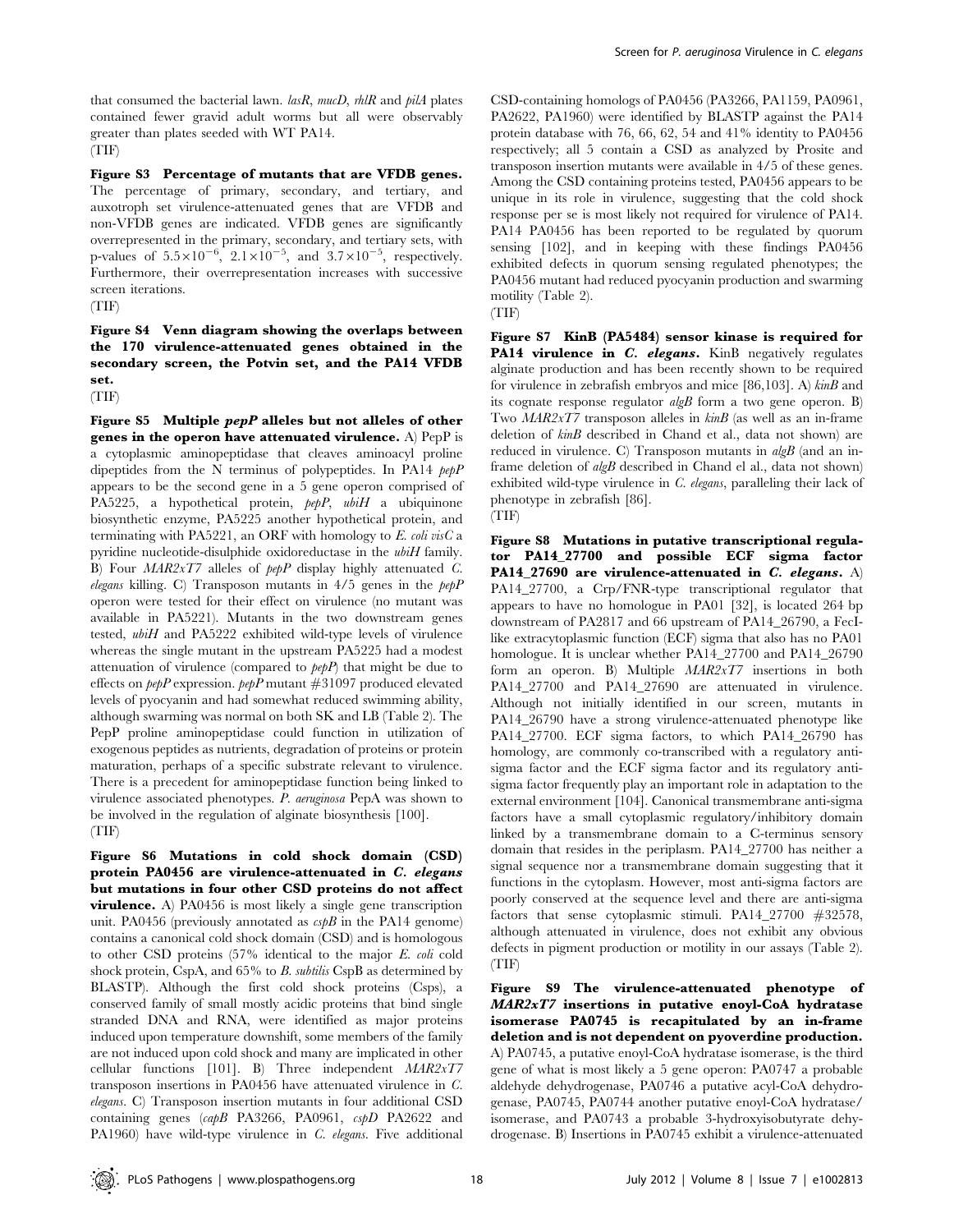phenotype but mutants of PA0746, the only other gene in the putative operon for which  $MAR2xT7$  mutants were available, exhibited wild-type levels of virulence. C) The virulenceattenuated phenotype of an in-frame deletion mutant of PA0745 is complemented by expression of the entire operon (PA0747- PA0743) in trans. The operon was expressed under its own promoter; PA14 DNA from genome position 4851671–4848075 was cloned in Pseudomonas vector pucP19 [105]. D) A defect in pyoverdine production in PA0745 mutants (Table 2) is not the cause of the PA0745 avirulent phenotype. Pyoverdine biosynthetic mutants pvdA and pvdD show minimal to no attenuation of virulence. It has been suggested that PA0745 enoyl-CoA hydratase isomerase may function in the production of cis-2-decenoic acid, a fatty acid signal responsible for inducing biofilm dispersal, due to its weak homology to RpfF which produces cis-11-methyl-2 dodecenoic acid, the diffusible soluble factor (DSF) required for virulence in Xanthomonas campestris [106,107]. However, PA0745 and X. campestris paaF (required for the breakdown of phenlyacetic acid) are reciprocal top BLASTP hits with 65% identity over 95% of the protein. The putative enzymatic functions of the genes in the PA0745 operon suggests that this operon may collectively synthesize or degrade an as yet unidentified product/products that affect siderophore production, control of swarming, and virulence in P. aeruginosa.

(TIF)

Figure S10 Transposon mutants in transcriptional regulator vqsR, but not genes in the adjacent downstream operon, are attenuated in virulence. VqsR (PA2591) is a LuxR type transcriptional regulator that controls expression of quorum sensing and virulence genes. A  $\nu q s R$  mutant of P. aeruginosa strain TB has been shown to be impaired in homoserine lactone production and is attenuated in a liquid C. elegans killing assay that occurs over a period of hours, similar in kinetics to toxin mediated PA14 "fast-killing" [108]. A) P.  $a$ eruginosa PA14 vqs $R$  appears to be transcribed as an individual ORF; it is located 120 bp upstream of an operon that encodes two conserved hypothetical proteins, PA2590 a putative outer membrane receptor protein and PA2589 a possible permease. B) Two MAR2xT7 vqsR transposon mutants have reduced virulence in C. elegans. C) MAR2xT7 mutants in the operon adjacent to and downstream of vqsR (PA2590 and PA2589) are as virulent as WT PA14. In keeping with its role in quorum sensing, the spectrum of pigment and motility defects of a PA14 vqsR mutant paralleled those of *lasR* in our assays; the  $\nu qsR$  mutant was defective in both pyocyanin production and swarming, and displayed slightly reduced twitching (data not shown). (TIF)

Figure S11 Glutamate-cysteine ligase (gshA) is required for full virulence of PA14. A)  $gshA$  (PA5203) is a single gene transcription unit. B) Four  $MAR2xT7$  transposon insertions in  $gshA$ are virulence-attenuated. Mutations in  $gshA$  and  $gshB$  (PA0407) exhibit a similar degree of attenuation suggesting that production of glutathione may be required for WT levels of virulence (see Figure 5D).

(TIF)

Figure S12 Nine virulence-attenuated mutants exhibit normal growth. Cultures were diluted from overnight saturated cultures to  $10^4$  CFU/ml in M63 minimal media and grown at  $37^{\circ}$ C on a rotating wheel. At the indicated times, samples were taken of each culture, diluted and plated on LB plates. Plates were incubated overnight and colonies were counted the next day. A) Growth of virulence-attenuated  $MAR2xT7$  mutants  $pchH #23790$ , PA14\_27700 #32578, PA2550 #34827, pchI #35711, PA0456

#36116, clpA #39351, PA1216 #47923, vqsR #52787. B) Growth of PA0745 in-frame deletion mutant. (TIF)

Figure S13 PA14 genes required for virulence in C. elegans were classified according to the breadth of their phylogenetic distribution across sequenced prokaryotes. A) Phylogenetic tree indicating breadths of phylogenetic distribution (or phylostrata) from 0, the narrowest breadth corresponding to PA14-specific genes, and 1 corresponding to genes shared found only in other strains of P. aeruginosa, to 6, the root of the tree and the broadest breadth, corresponding to genes distributed across eubacteria and archea. Phylogenetic breadths were assigned to PA14 genes corresponding to the parent node uniting all the child taxa to which all orthologs of a particular gene are found. B) The percentages of P. aeruginosa strain PA14 genes, PA14-NR set genes, and primary, secondary, tertiary, auxotroph, and VFDB set genes within each phylogenetic breadth is shown. The primary, secondary, tertiary, and auxotroph gene sets were apparently underrepresented in the breadths 0, 1, 2, and 3, but without statistical significance after multiple comparison correction using false discovery rate  $(q \le 0.05)$  due to the small number of genes involved. Among the auxotrophs, genes of breadth 4 were underrepresented (p-value  $= 0.0027$ ) and 6 overrepresented (pvalue =  $1.2 \times 10^{-8}$ ). Among VFDB genes, genes of breadth 3 were overrepresented (p-value =  $1.22 \times 10^{-8}$ ) and breadth 6 were underrepresented (p-value =  $7.92 \times 10^{-11}$ ).

(TIF)

Table S1 Numerical accounting of virulence-attenuated PA14 transposon mutants identified in the primary, secondary and tertiary screens. (\*) The 5754 mutants screened was the NR library (5850 insertion mutants) minus one 96-well plate of known slow growing mutants. Note that for the primary and secondary screen, the number of mutants obtained is presented; some genes were represented by multiple mutants and a few mutants were in intergenic regions (see text). In the tertiary screen, the number of genes is designated. (DOCX)

Table S2 Auxotrophic and slow-growing mutants identified in the primary screen for virulence-attenuated mutants. (XLSX)

Table S3 Virulence-attenuated mutants identified in the primary screen minus auxotrophs from Table S2. (XLSX)

Table S4 PA14 virulence-attenuated mutants identified in the secondary screen. (XLSX)

Table S5 Mutants in 58 genes tested in the tertiary screen for attenuation of virulence. (XLSX)

Table S6 41 virulence-attenuated genes shown in Figure 2.

(XLSX)

Table S7 Contains the following sheets showing totals and statistics for Figures 7, 8, and S13. This spreadsheet contains total counts, and percentages for comparisons across the various gene sets: the PA14 genome, the NR set, and the primary, secondary, tertiary, auxotroph, and VFDB sets. Fisher exact tests were performed relative to gene totals the NR set, and left, right, and two-tailed probabilities (p-values) indicating underrepresenta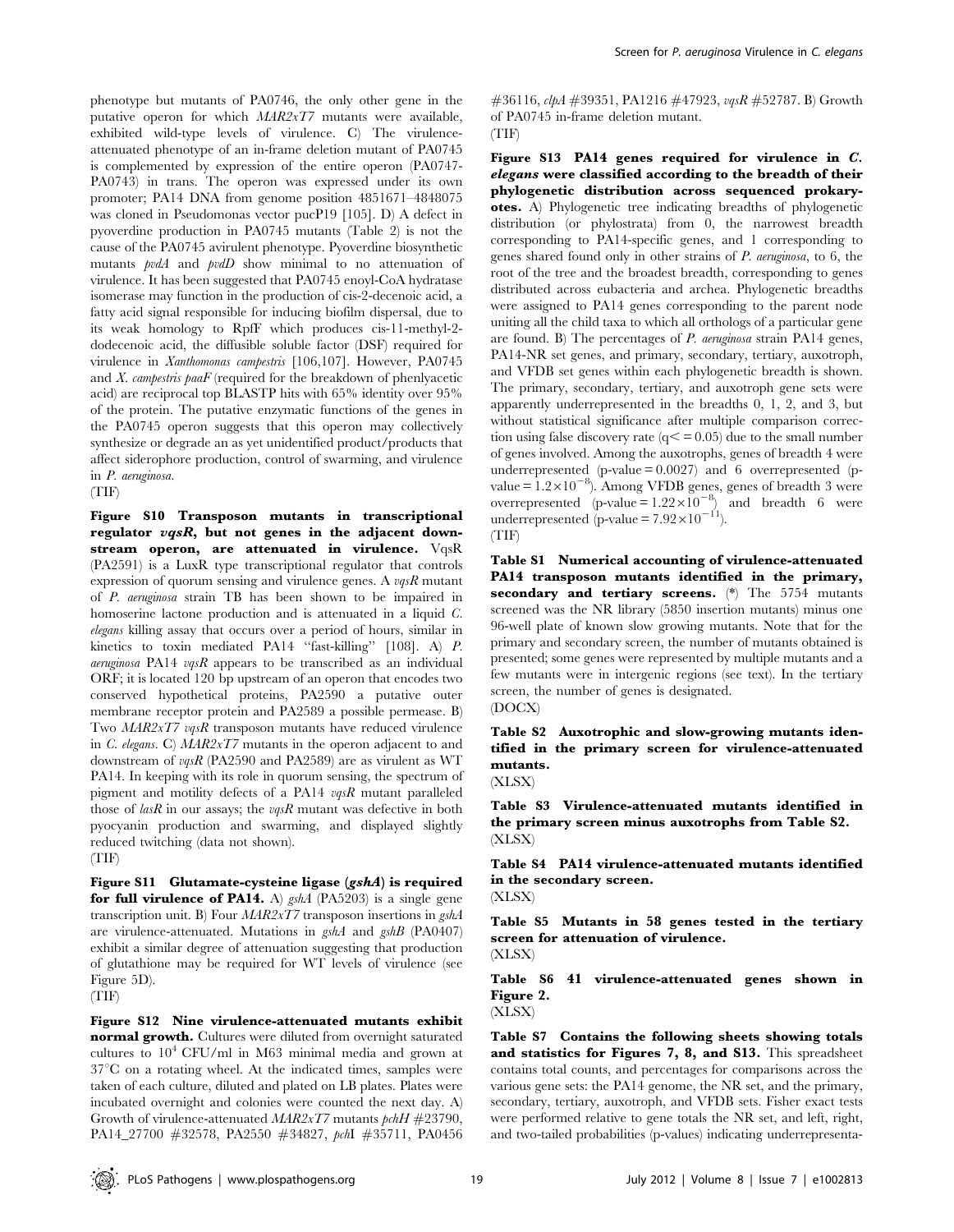tion, overrepresentation, or extreme value, respectively, are shown for the primary, secondary, tertiary, auxotroph, and VFDB sets. FDR q-values are calculated only for the left and right probabilities, and are shown below the corresponding left and right probabilities. Results with statistical significance after FDR correction are shown in red font. Cells are colored according to the coloring of the corresponding legends in Figure 7 and Figure 8. Sheet ''A. Core vs Auxiliary Genes''. This sheet contains the total counts and percentages of Core and Auxiliary genes across the various gene sets (see above). These data are presented graphically in Figure 7A with corresponding coloring of bars. Sheet ''B. Predicted vs Non-Island''. This sheet contains the total counts and percentages of ''predicted island'' and ''non-island'' genes across the various gene sets. These data are presented graphically in Figure 7B. Sheet ''C. Known Island vs Non-Island''. This sheet contains the total counts and percentages of ''known island'' and ''non-island'' genes across the various gene sets. These data are presented graphically in Figure 7C. Sheet ''D. Phylogenetic Breadths''. This sheet contains the total counts and percentages of genes with various breadths of phylogenetic distribution, or phylostrata across the various gene sets. These data are presented graphically in Figure S13. Sheet ''E. PGS and HFBP''. This sheet

## References

- 1. Sadikot RT, Blackwell TS, Christman JW, Prince AS (2005) Pathogen-host interactions in Pseudomonas aeruginosa pneumonia. Am J Respir and Crit Care Med 171: 1209–1223.
- 2. Moore NM, Flaws ML (2011) Antimicrobial resistance mechanisms in Pseudomonas aeruginosa. Clin Lab Sci 24: 47–51.
- 3. Lesic B, Lepine F, Deziel E, Zhang J, Zhang Q, et al. (2007) Inhibitors of pathogen intercellular signals as selective anti-infective compounds. PLoS Pathog 3: 1229–1239.
- 4. Srinivas N, Jetter P, Ueberbacher BJ, Werneburg M, Zerbe K, et al. (2010) Peptidomimetic antibiotics target outer-membrane biogenesis in Pseudomonas aeruginosa. Science 327: 1010–1013.
- 5. Sintim HO, Smith JA, Wang J, Nakayama S, Yan L (2010) Paradigm shift in discovering next-generation anti-infective agents: targeting quorum sensing, cdi-GMP signaling and biofilm formation in bacteria with small molecules. Future Med Chem 2: 1005–1035.
- 6. Romling U, Wingender J, Muller H, Tummler B (1994) A major Pseudomonas aeruginosa clone common to patients and aquatic habitats. Appl Environ Microbiol 60: 1734–1738.
- 7. Pukatzki S, Kessin RH, Mekalanos JJ (2002) The human pathogen Pseudomonas aeruginosa utilizes conserved virulence pathways to infect the social amoeba Dictyostelium discoideum. Proc Natl Acad Sci U S A 99: 3159–3164.
- 8. Rahme LG, Stevens EJ, Wolfort SF, Shao J, Tompkins RG, et al. (1995) Common virulence factors for bacterial pathogenicity in plants and animals. Science 268: 1899–1902.
- 9. Jander G, Rahme LG, Ausubel FM (2000) Positive correlation between virulence of Pseudomonas aeruginosa mutants in mice and insects. J Bacteriol 182: 3843–3845.
- 10. Apidianakis Y, Rahme LG (2009) Drosophila melanogaster as a model host for studying Pseudomonas aeruginosa infection. Nat Protoc 4: 1285-1294.
- 11. Lau GW, Goumnerov BC, Walendziewicz CL, Hewitson J, Xiao W, et al. (2003) The Drosophila melanogaster toll pathway participates in resistance to infection by the gram-negative human pathogen Pseudomonas aeruginosa. Infect Immun 71: 4059–4066.
- 12. Tan MW, Mahajan-Miklos S, Ausubel FM (1999) Killing of Caenorhabditis elegans by Pseudomonas aeruginosa used to model mammalian bacterial pathogenesis. Proc Natl Acad Sci U S A 96: 715–720.
- 13. Tan MW, Rahme LG, Sternberg JA, Tompkins RG, Ausubel FM (1999) Pseudomonas aeruginosa killing of Caenorhabditis elegans used to identify P. aeruginosa virulence factors. Proc Natl Acad Sci U S A 96: 2408–2413.
- 14. Mahajan-Miklos S, Tan MW, Rahme LG, Ausubel FM (1999) Molecular mechanisms of bacterial virulence elucidated using a Pseudomonas aeruginosa-Caenorhabditis elegans pathogenesis model. Cell 96: 47–56.
- 15. Brenner S (1974) The genetics of Caenorhabditis elegans. Genetics 77: 71–94.
- 16. Irazoqui JE, Troemel ER, Feinbaum RL, Luhachack LG, Cezairliyan BO, et al. (2010) Distinct pathogenesis and host responses during infection of C. elegans by P. aeruginosa and S. aureus. PLoS Pathog 6: e1000982.
- 17. Pukkila-Worley R, Ausubel FM (2012) Immune defense mechanisms in the Caenorhabditis elegans intestinal epithelium. Curr Opin Immunol 24: 3–9.
- 18. Troemel ER, Chu SW, Reinke V, Lee SS, Ausubel FM, et al. (2006) p38 MAPK regulates expression of immune response genes and contributes to longevity in C. elegans. PLoS Genet 2: e183.

contains the total counts and percentages of genes within the Pseudomonas-genus-specific (PGS), in the HFBP set, and in non-PGS non-HFBP (''All Others''), across the various gene sets. These data are presented graphically in Figure 8.  $(XLS)$ 

#### Acknowledgments

We acknowledge M. Borowsky for help interpreting bioinformatics data and E. Drenkard for much advice on working with P. aeruginosa, particularly with regards to phenotypic assays. We thank N. Chand for providing  $\sin B$ and  $algB$  deletion mutants and for help with generation of the PA0745 deletion mutant. We thank J. Bergelson (University of Chicago), D. Guttman (University of Toronto), L. Raleigh (New England Biolabs), J. Chang (University of Oregon), G. Narasimhan (Florida International University), and K. Mathee (Florida International University) for very helpful discussions and advice on the manuscript.

#### Author Contributions

Conceived and designed the experiments: RLF NTL JMU FMA ARC. Performed the experiments: RLF NTL SD AA. Analyzed the data: JMU RLF FMA. Contributed reagents/materials/analysis tools: NTL RLF. Wrote the paper: RLF JMU FMA.

- 19. Cash HL, Whitham CV, Behrendt CL, Hooper LV (2006) Symbiotic bacteria direct expression of an intestinal bactericidal lectin. Science 313: 1126–1130.
- 20. Shi L, Takahashi K, Dundee J, Shahroor-Karni S, Thiel S, et al. (2004) Mannose-binding lectin-deficient mice are susceptible to infection with Staphylococcus aureus. J Exp Med 199: 1379–1390.
- 21. Bork P, Beckmann G (1993) The CUB domain. A widespread module in developmentally regulated proteins. J Mol Biol 231: 539–545.
- 22. Kim DH, Feinbaum R, Alloing G, Emerson FE, Garsin DA, et al. (2002) A conserved p38 MAP kinase pathway in Caenorhabditis elegans innate immunity. Science 297: 623–626.
- 23. Pukkila-Worley R, Ausubel FM, Mylonakis E (2011) Candida albicans infection of Caenorhabditis elegans induces antifungal immune defenses. PLoS Pathog 7: e1002074.
- 24. Sifri CD, Begun J, Ausubel FM, Calderwood SB (2003) Caenorhabditis elegans as a model host for Staphylococcus aureus pathogenesis. Infect Immun 71: 2208–2217.
- 25. Miyata S, Casey M, Frank DW, Ausubel FM, Drenkard E (2003) Use of the Galleria mellonella caterpillar as a model host to study the role of the type III secretion system in Pseudomonas aeruginosa pathogenesis. Infect Immun 71: 2404-2413.
- 26. Hendrickson EL, Plotnikova J, Mahajan-Miklos S, Rahme LG, Ausubel FM (2001) Differential roles of the Pseudomonas aeruginosa PA14 rpoN gene in pathogenicity in plants, nematodes, insects, and mice. J Bacteriol 183: 7126– 7134.
- 27. Yorgey P, Rahme LG, Tan MW, Ausubel FM (2001) The roles of mucD and alginate in the virulence of Pseudomonas aeruginosa in plants, nematodes and mice. Mol Microbiol 41: 1063–1076.
- 28. Pearson JP, Feldman M, Iglewski BH, Prince A (2000) Pseudomonas aeruginosa cell-to-cell signaling is required for virulence in a model of acute pulmonary infection. Infect Immun 68: 4331–4334.
- 29. Willcox MD, Zhu H, Conibear TC, Hume EB, Givskov M, et al. (2008) Role of quorum sensing by Pseudomonas aeruginosa in microbial keratitis and cystic fibrosis. Microbiology 154: 2184–2194.
- 30. Craig L, Pique ME, Tainer JA (2004) Type IV pilus structure and bacterial pathogenicity. Nat Rev Microbiol 2: 363–378.
- 31. Heiniger RW, Winther-Larsen HC, Pickles RJ, Koomey M, Wolfgang MC (2010) Infection of human mucosal tissue by Pseudomonas aeruginosa requires sequential and mutually dependent virulence factors and a novel pilusassociated adhesin. Cell Microbiol 12: 1158–1173.
- 32. Lee DG, Urbach JM, Wu G, Liberati NT, Feinbaum RL, et al. (2006) Genomic analysis reveals that Pseudomonas aeruginosa virulence is combinatorial. Genome Biol 7: R90.
- 33. Pier GB (2007) Pseudomonas aeruginosa lipopolysaccharide: a major virulence factor, initiator of inflammation and target for effective immunity. Int J Med Microbiol 297: 277–295.
- 34. Groisman EA, Ochman H (1996) Pathogenicity islands: bacterial evolution in quantum leaps. Cell 87: 791–794.
- 35. Smith EE, Sims EH, Spencer DH, Kaul R, Olson MV (2005) Evidence for diversifying selection at the pyoverdine locus of Pseudomonas aeruginosa. J Bacteriol 187: 2138–2147.
- 36. Raymond CK, Sims EH, Kas A, Spencer DH, Kutyavin TV, et al. (2002) Genetic variation at the O-antigen biosynthetic locus in Pseudomonas aeruginosa. J Bacteriol 184: 3614–3622.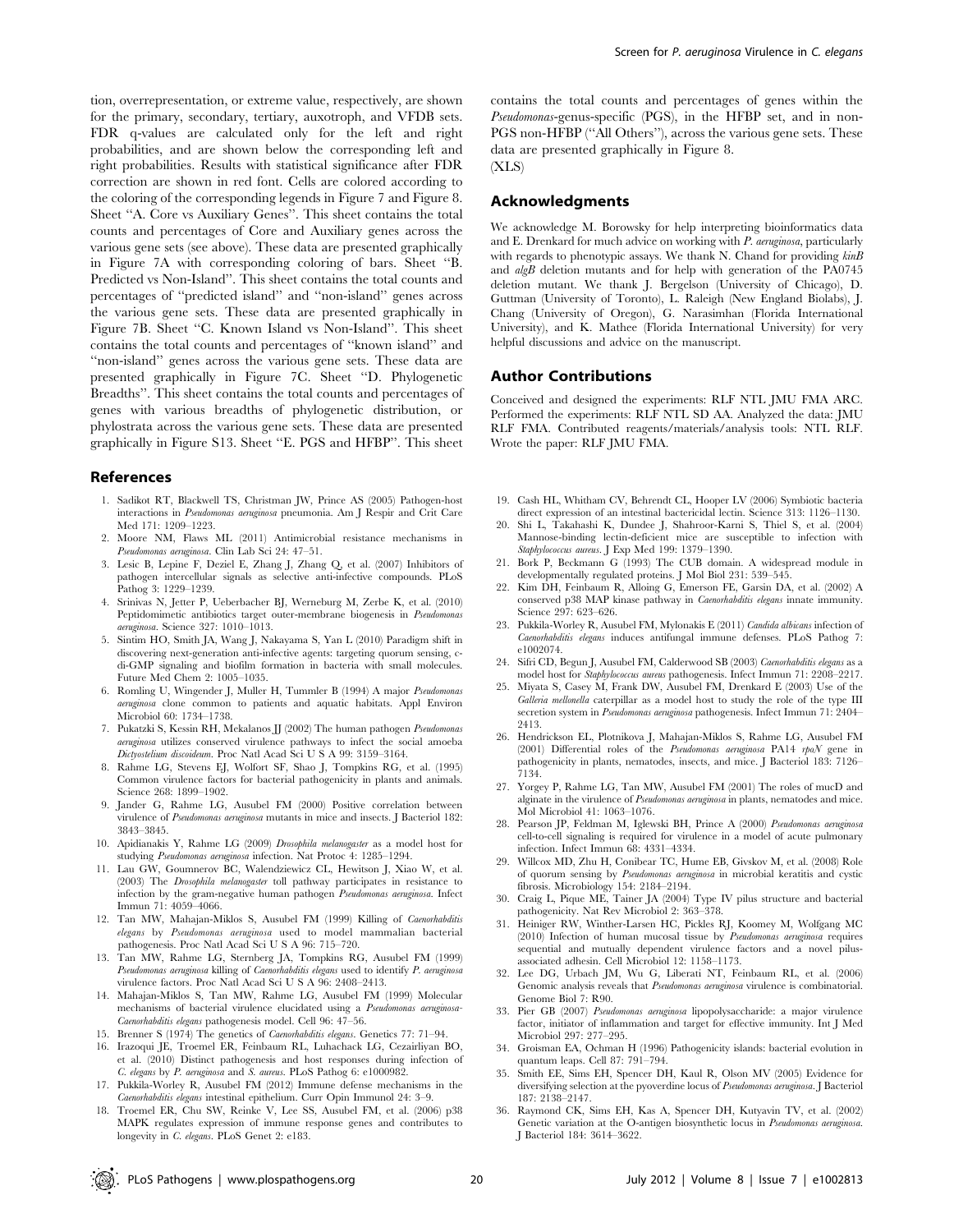- 37. Jackson RW, Athanassopoulos E, Tsiamis G, Mansfield JW, Sesma A, et al. (1999) Identification of a pathogenicity island, which contains genes for virulence and avirulence, on a large native plasmid in the bean pathogen Pseudomonas syringae pathovar phaseolicola. Proc Natl Acad Sci U S A 96: 10875–10880.
- 38. Ma W, Dong FF, Stavrinides J, Guttman DS (2006) Type III effector diversification via both pathoadaptation and horizontal transfer in response to a coevolutionary arms race. PLoS Genet 2: e209.
- 39. Ho Sui SJ, Fedynak A, Hsiao WW, Langille MG, Brinkman FS (2009) The association of virulence factors with genomic islands. PloS One 4: e8094.
- 40. He J, Baldini RL, Deziel E, Saucier M, Zhang Q, et al. (2004) The broad host range pathogen Pseudomonas aeruginosa strain PA14 carries two pathogenicity islands harboring plant and animal virulence genes. Proc Natl Acad Sci U S A 101: 2530–2535.
- 41. Mathee K, Narasimhan G, Valdes C, Qiu X, Matewish JM, et al. (2008) Dynamics of Pseudomonas aeruginosa genome evolution. Proc Natl Acad Sci U S A 105: 3100–3105.
- 42. Liberati NT, Urbach JM, Miyata S, Lee DG, Drenkard E, et al. (2006) An ordered, nonredundant library of Pseudomonas aeruginosa strain PA14 transposon insertion mutants. Proc Natl Acad Sci U S A 103: 2833–2838.
- 43. Wiehlmann L, Munder A, Adams T, Juhas M, Kolmar H, et al. (2007) Functional genomics of Pseudomonas aeruginosa to identify habitat-specific determinants of pathogenicity. Int J Med Microbiol 297: 615–623.
- 44. Garvis S, Munder A, Ball G, de Bentzmann S, Wiehlmann L, et al. (2009) Caenorhabditis elegans semi-automated liquid screen reveals a specialized role for the chemotaxis gene cheB2 in Pseudomonas aeruginosa virulence. PLoS Pathog 5: e1000540.
- 45. Kim SH, Park SY, Heo YJ, Cho YH (2008) Drosophila melanogaster-based screening for multihost virulence factors of *Pseudomonas aeruginosa* PA14 and identification of a virulence-attenuating factor, HudA. Infect Immun 76: 4152– 4162.
- 46. Potvin E, Lehoux DE, Kukavica-Ibrulj I, Richard KL, Sanschagrin F, et al. (2003) In vivo functional genomics of Pseudomonas aeruginosa for high-throughput screening of new virulence factors and antibacterial targets. Environ Microbiol 5: 1294–1308.
- 47. Bianconi I, Milani A, Cigana C, Paroni M, Levesque RC, et al. (2011) Positive signature-tagged mutagenesis in Pseudomonas aeruginosa: tracking patho-adaptive mutations promoting airways chronic infection. PLoS Pathog 7: e1001270.
- 48. Wang J, Mushegian A, Lory S, Jin S (1996) Large-scale isolation of candidate virulence genes of Pseudomonas aeruginosa by in vivo selection. Proc Natl Acad Sci U S A 93: 10434–10439.
- 49. Kulasakara H, Lee V, Brencic A, Liberati N, Urbach J, et al. (2006) Analysis of Pseudomonas aeruginosa diguanylate cyclases and phosphodiesterases reveals a role for bis-(3'-5')-cyclic-GMP in virulence. Proc Natl Acad Sci U S A 103: 2839-2844.
- 50. Lau GW, Britigan BE, Hassett DJ (2005) Pseudomonas aeruginosa OxyR is required for full virulence in rodent and insect models of infection and for resistance to human neutrophils. Infect Immun 73: 2550–2553.
- 51. Mulcahy H, O'Callaghan J, O'Grady EP, Macia MD, Borrell N, et al. (2008) Pseudomonas aeruginosa RsmA plays an important role during murine infection by influencing colonization, virulence, persistence, and pulmonary inflammation. Infect Immun 76: 632–638.
- 52. Yang J, Chen L, Sun L, Yu J, Jin Q (2008) VFDB 2008 release: an enhanced web-based resource for comparative pathogenomics. Nucleic Acids Res 36: D539–542.
- 53. Bleves S, Viarre V, Salacha R, Michel GP, Filloux A, et al. (2010) Protein secretion systems in Pseudomonas aeruginosa: A wealth of pathogenic weapons. Int J Med Microbiol 300: 534–543.
- 54. Gallagher LA, Manoil C (2001) Pseudomonas aeruginosa PAO1 kills Caenorhabditis elegans by cyanide poisoning. J Bacteriol 183: 6207–6214.
- 55. Deziel E, Lepine F, Milot S, He J, Mindrinos MN, et al. (2004) Analysis of Pseudomonas aeruginosa 4-hydroxy-2-alkylquinolines (HAQs) reveals a role for 4 hydroxy-2-heptylquinoline in cell-to-cell communication. Proc Natl Acad Sci U S A 101: 1339–1344.
- 56. Schneider BL, Kiupakis AK, Reitzer LJ (1998) Arginine catabolism and the arginine succinyltransferase pathway in Escherichia coli. J Bacteriol 180: 4278– 4286.
- 57. Itoh Y (1997) Cloning and characterization of the aru genes encoding enzymes of the catabolic arginine succinyltransferase pathway in Pseudomonas aeruginosa. J Bacteriol 179: 7280–7290.
- 58. Wagner VE, Bushnell D, Passador L, Brooks AI, Iglewski BH (2003) Microarray analysis of Pseudomonas aeruginosa quorum-sensing regulons: effects of growth phase and environment. J Bacteriol 185: 2080–2095.
- 59. Schuster M, Lostroh CP, Ogi T, Greenberg EP (2003) Identification, timing, and signal specificity of Pseudomonas aeruginosa quorum-controlled genes: a transcriptome analysis. J Bacteriol 185: 2066–2079.
- 60. Dekimpe V, Deziel E (2009) Revisiting the quorum-sensing hierarchy in Pseudomonas aeruginosa: the transcriptional regulator RhlR regulates LasRspecific factors. Microbiology 155: 712–723.
- 61. Stintzi A, Evans K, Meyer JM, Poole K (1998) Quorum-sensing and siderophore biosynthesis in Pseudomonas aeruginosa: lasR/lasI mutants exhibit reduced pyoverdine biosynthesis. FEMS Microbiol Lett 166: 341–345.
- 62. Kohler T, Curty LK, Barja F, van Delden C, Pechere JC (2000) Swarming of Pseudomonas aeruginosa is dependent on cell-to-cell signaling and requires flagella and pili. J Bacteriol 182: 5990–5996.
- 63. Yeung AT, Torfs EC, Jamshidi F, Bains M, Wiegand I, et al. (2009) Swarming of Pseudomonas aeruginosa is controlled by a broad spectrum of transcriptional regulators, including MetR. J Bacteriol 191: 5592–5602.
- 64. Langille MG, Brinkman FS (2009) IslandViewer: an integrated interface for computational identification and visualization of genomic islands. Bioinformatics 25: 664–665.
- 65. Liang X, Pham XQ, Olson MV, Lory S (2001) Identification of a genomic island present in the majority of pathogenic isolates of Pseudomonas aeruginosa. J Bacteriol 183: 843–853.
- 66. Domazet-Loso T, Brajkovic J, Tautz D (2007) A phylostratigraphy approach to uncover the genomic history of major adaptations in metazoan lineages. Trends Genet 23: 533–539.
- 67. Chen L, Yang J, Yu J, Yao Z, Sun L, et al. (2005) VFDB: a reference database for bacterial virulence factors. Nucleic Acids Res 33: D325–328.
- 68. McEwan DL, Kirienko NV, Ausubel FM (2012) Host Translational Inhibition by Pseudomonas aeruginosa Exotoxin A Triggers an Immune Response in Caenorhabditis elegans. Cell Host Microbe 11: 364–374.
- 69. Dunbar TL, Yan Z, Balla KM, Smelkinson MG, Troemel ER (2012) C. elegans Detects Pathogen-Induced Translational Inhibition to Activate Immune Signaling. Cell Host Microbe 11: 375–386.
- 70. Lindeberg M, Myers CR, Collmer A, Schneider DJ (2008) Roadmap to new virulence determinants in Pseudomonas syringae: insights from comparative genomics and genome organization. Mol Plant Microbe Interact 21: 685–700.
- 71. Chang JH, Urbach JM, Law TF, Arnold LW, Hu A, et al. (2005) A highthroughput, near-saturating screen for type III effector genes from Pseudomonas syringae. Proc Natl Acad Sci U S A 102: 2549–2554.
- 72. Lindeberg M, Cunnac S, Collmer A (2009) The evolution of Pseudomonas syringae host specificity and type III effector repertoires. Mol Plant Pathol 10: 767–775.
- 73. Schirawski J, Mannhaupt G, Munch K, Brefort T, Schipper K, et al. (2010) Pathogenicity determinants in smut fungi revealed by genome comparison. Science 330: 1546–1548.
- 74. Alfano JR, Charkowski AO, Deng WL, Badel JL, Petnicki-Ocwieja T, et al. (2000) The Pseudomonas syringae Hrp pathogenicity island has a tripartite mosaic structure composed of a cluster of type III secretion genes bounded by exchangeable effector and conserved effector loci that contribute to parasitic fitness and pathogenicity in plants. Proc Natl Acad Sci U S A 97: 4856–4861.
- McGhee JD (2007) The C. elegans Intestine. In: The C. elegans Research Community, editor. WormBook. Available: http://www.wormbook.org. doi/ 10.1895/wormbook.1.7.1
- 76. Alegado RA, Chin CY, Monack DM, Tan MW (2011) The two-component sensor kinase KdpD is required for Salmonella typhimurium colonization of Caenorhabditis elegans and survival in macrophages. Cell Microbiol 13:1618– 1637.
- 77. Riccillo PM, Muglia CI, de Bruijn FJ, Roe AJ, Booth IR, et al. (2000) Glutathione is involved in environmental stress responses in Rhizobium tropici, including acid tolerance. J Bacteriol 182: 1748–1753.
- Phadtare S (2004) Recent developments in bacterial cold-shock response. Curr Issues Mol Biol 6: 125–136.
- 79. Smith DA, Parish T, Stoker NG, Bancroft GJ (2001) Characterization of auxotrophic mutants of Mycobacterium tuberculosis and their potential as vaccine candidates. Infect Immun 69: 1142–1150.
- 80. Marquis H, Bouwer HG, Hinrichs DJ, Portnoy DA (1993) Intracytoplasmic growth and virulence of Listeria monocytogenes auxotrophic mutants. Infect Immun 61: 3756–3760.
- 81. Kung VL, Ozer EA, Hauser AR (2010) The accessory genome of Pseudomonas aeruginosa. Microbiol Mol Biol Rev 74: 621–641.
- 82. Stieritz DD, Holder IA (1975) Experimental studies of the pathogenesis of infections due to Pseudomonas aeruginosa: description of a burned mouse model. J Infect Dis 131: 688–691.
- 83. Irazoqui JE, Urbach JM, Ausubel FM (2010) Evolution of host innate defence: insights from Caenorhabditis elegans and primitive invertebrates. Nat Rev Immunol 10: 47–58.
- 84. Limmer S, Haller S, Drenkard E, Lee J, Yu S, et al. (2011) Pseudomonas aeruginosa RhlR is required to neutralize the cellular immune response in a Drosophila melanogaster oral infection model. Proc Natl Acad Sci U S A 108: 17378–17383.
- 85. O'Toole GA, Kolter R (1998) Flagellar and twitching motility are necessary for Pseudomonas aeruginosa biofilm development. Mol Microbiol 30: 295–304.
- 86. Chand NS, Lee JS, Clatworthy AE, Golas AJ, Smith RS, et al. (2011) The sensor kinase KinB regulates virulence in acute Pseudomonas aeruginosa infection. J Bacteriol 193: 2989–2999.
- 87. Essar DW, Eberly L, Hadero A, Crawford IP (1990) Identification and characterization of genes for a second anthranilate synthase in Pseudomonas aeruginosa: interchangeability of the two anthranilate synthases and evolutionary implications. J Bacteriol 172: 884–900.
- 88. Dietrich LE, Price-Whelan A, Petersen A, Whiteley M, Newman DK (2006) The phenazine pyocyanin is a terminal signalling factor in the quorum sensing network of Pseudomonas aeruginosa. Mol Microbiol 61: 1308–1321.
- 89. Kim EJ, Sabra W, Zeng AP (2003) Iron deficiency leads to inhibition of oxygen transfer and enhanced formation of virulence factors in cultures of Pseudomonas aeruginosa PAO1. Microbiology 149: 2627–2634.